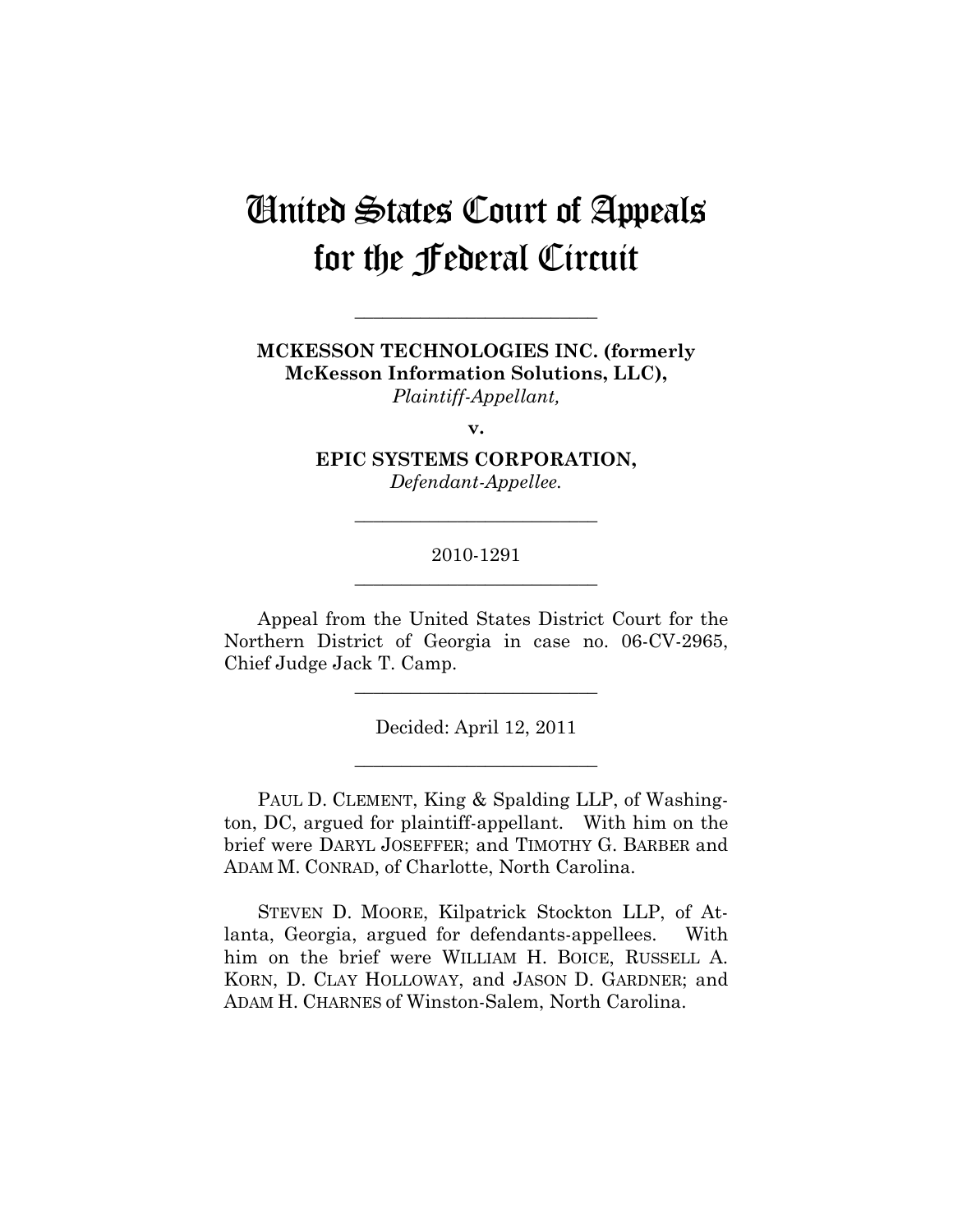Before NEWMAN, BRYSON, and LINN, *Circuit Judges*.

**\_\_\_\_\_\_\_\_\_\_\_\_\_\_\_\_\_\_\_\_\_\_\_\_\_\_** 

Opinion for the court filed by *Circuit Judge* LINN. Concurring opinion filed by *Circuit Judge* BRYSON. Dissenting opinion filed by *Circuit Judge* NEWMAN.

### LINN, *Circuit Judge*.

McKesson Technologies Inc. ("McKesson") appeals the district court's grant of Epic Systems Corporation's ("Epic") renewed motion for summary judgment of noninfringement of claims 1-10, 12-14, and 16-18 of U.S. Patent No. 6,757,898 (the "'898 patent"). *McKesson Info. Solutions LLC v. Epic Sys. Corp.*, No. 06-cv-2965, 2009 WL 2915778 (N.D. Ga. Sept. 8, 2009) ("*Summary Judgment Order*"). Because McKesson is unable to attribute the performance of all the steps of the asserted method claims to a single party—namely, Epic's healthcare-provider customers—this court affirms the finding of noninfringement.

#### **BACKGROUND**

#### I. The Technology and Nature of the Dispute

McKesson's '898 patent is directed to an electronic method of communication between healthcare providers and patients involving personalized web pages for doctors and their patients. *See* '898 patent col.4 ll.3-44. This solution facilitates direct communication between patients and their doctors. *See id.* col.4 ll.24-40. For example, the '898 patent discloses a system whereby a patient can access visit-specific content online following every doctor visit. *Id.* col.4 ll.57-63. This online content "offers the patient significantly more information than he/she could have absorbed during a typical visit with the physician." *Id.* col.4 ll.63-65. This solution also increases efficiencies for both doctors and patients. *See id.* col.4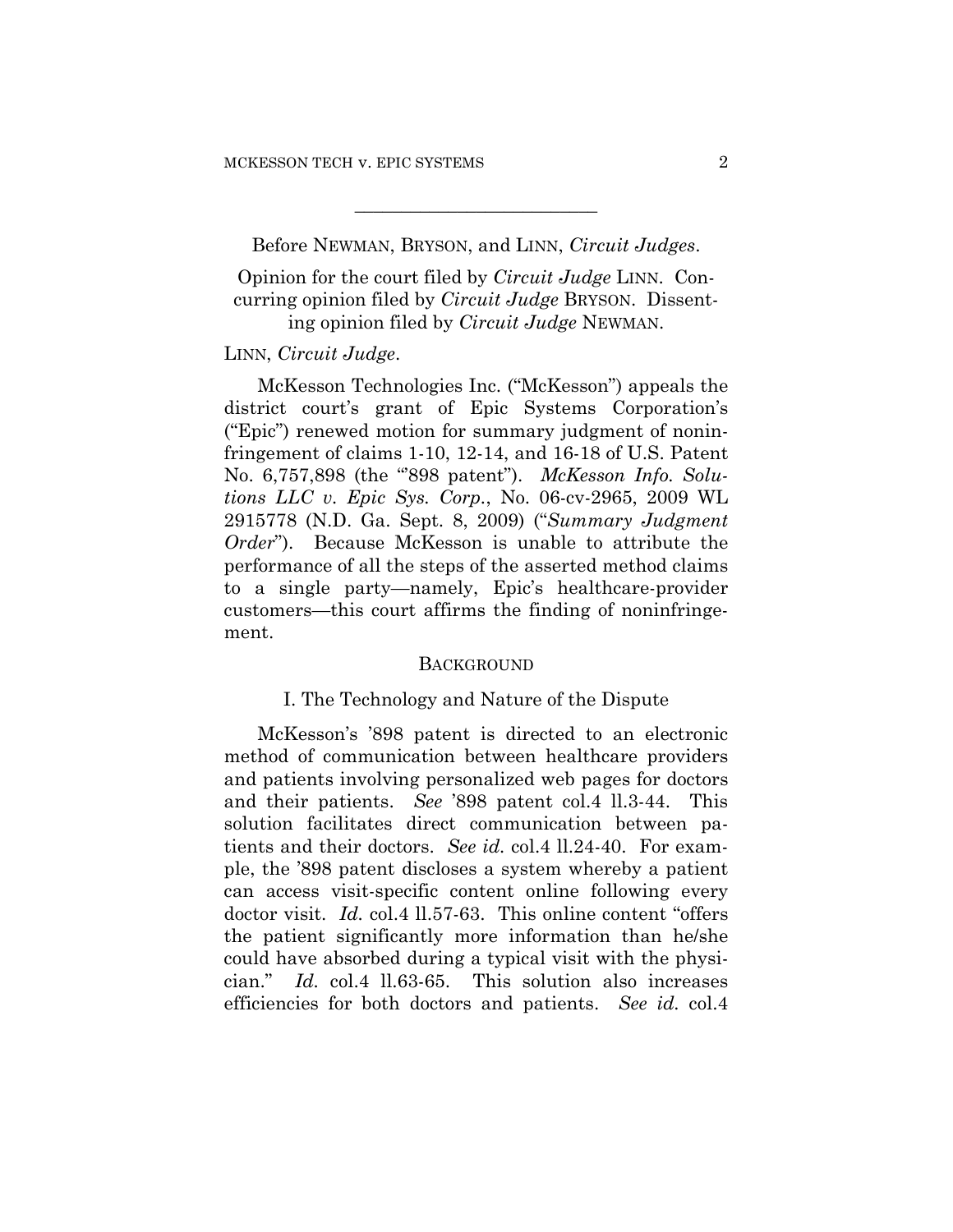ll.24-40. For example, patients may submit appointment and prescription refill requests online and physicians may respond to these requests and manage callbacks at their convenience. *Id.* col.4 l.65–col.5 l.3; col.9 ll.37-39.

Epic is a privately owned software development company that licenses software to healthcare providers. One such product is the accused MyChart software. MyChart allows healthcare providers to associate medical records with a patient's personalized web page. MyChart also allows the patients to communicate with their healthcare provider online through these personalized MyChart web pages. In this way, patients are given access to their own medical records, treatment information, scheduling information, and other material.

Epic itself does not use the MyChart software. Rather, Epic licenses the MyChart software to healthcare providers. These licensed healthcare providers choose whether to offer MyChart as an option for their patients' use and none of these healthcare providers requires their patients to actually use the MyChart software. If a patient chooses to utilize the MyChart software, that patient "initiates a communication" to the provider by logging on to the healthcare provider's MyChart web page. Once authenticated, the patient is then presented with a personalized web page from which that patient may access his or her medical records and other such information.

#### II. Proceedings Before the District Court

On December 6, 2006, McKesson sued Epic in the United States District Court for the Northern District of Georgia alleging that Epic induced infringement of claims 1-10, 12-14, and 16-18 of the '898 patent by licensing MyChart to healthcare providers who subsequently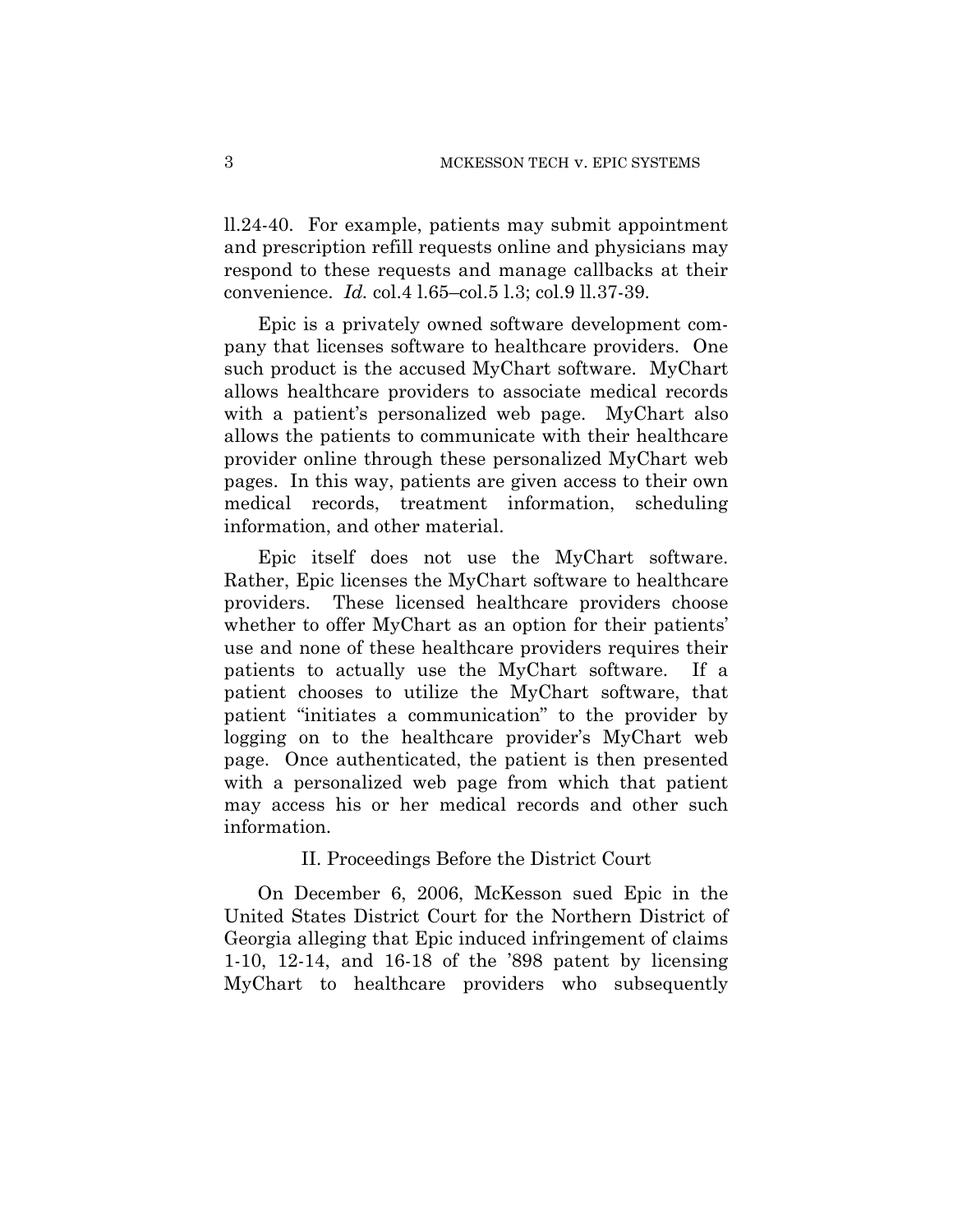offered it to their patients. Claim 1 is representative of the asserted claims and reads as follows:

1. A method of automatically and electronically communicating between at least one health-care provider and a plurality of users serviced by the health-care provider, said method comprising the steps of:

*initiating a communication by one of the plurality of users to the provider for information, wherein the provider has established a preexisting medical record for each user*;

enabling communication by transporting the communication . . . ;

electronically comparing content of the communication . . . ;

returning the response to the communication automatically . . . ;

said provider/patient interface providing a fully automated mechanism for generating a personalized page or area within the provider's Web site for each user serviced by the provider; and

said patient-provider interface service center for dynamically assembling and delivering customer content to said user.

'898 patent col.44 l.60–col.45 l.24 (emphasis added).

Epic first moved for summary judgment of noninfringement on January 14, 2008, on the issue of joint infringement. The parties do not dispute that Epic's customers do not directly perform the first step of the asserted method claims, the "initiating a communication" step. The district court, in denying Epic's motion, relied on *BMC Resources, Inc. v. Paymentech, L.P.*, 498 F.3d 1373 (Fed. Cir. 2007), and found "questions of material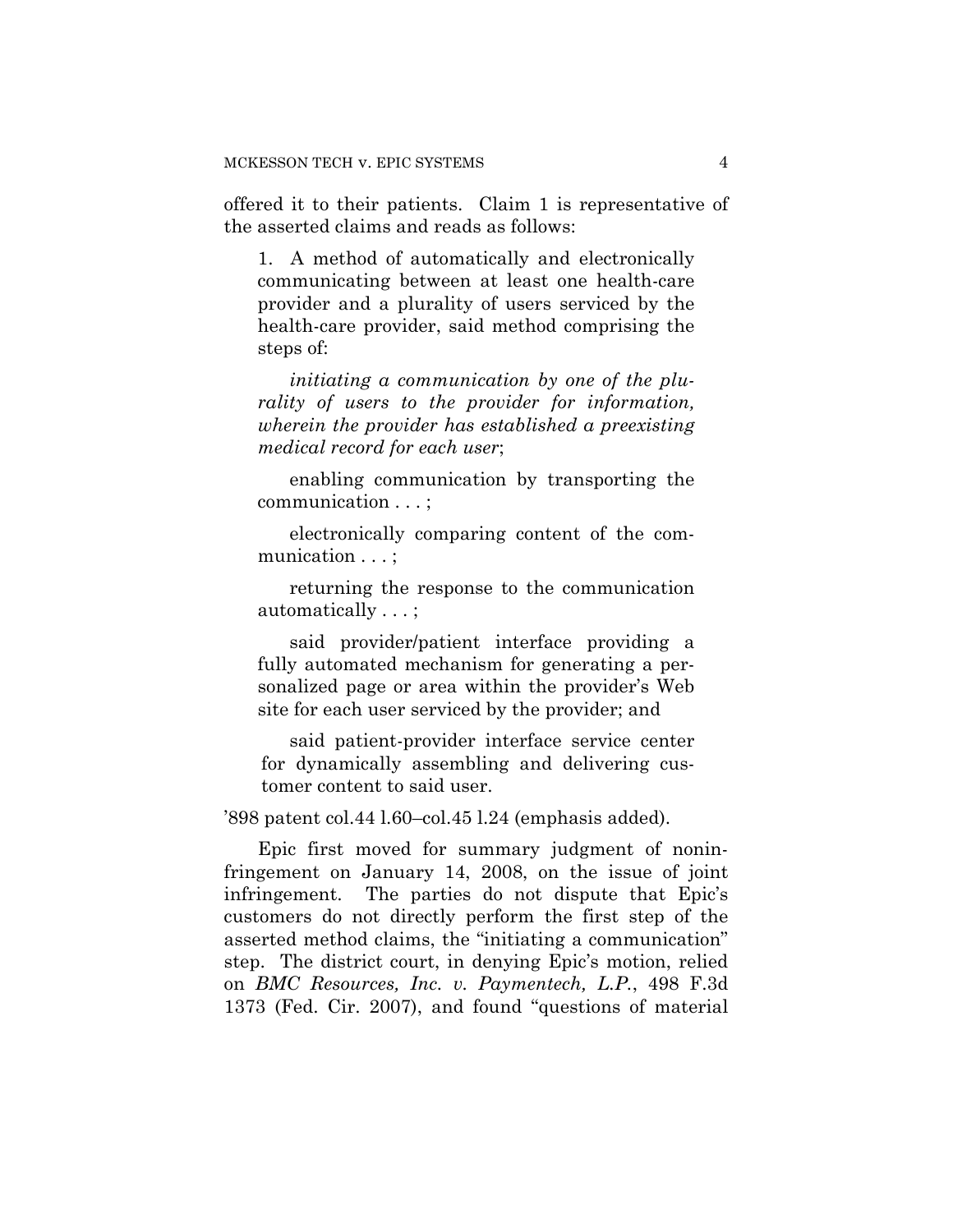fact remain as to whether the providers using Epic's MyChart software direct and control the user to perform the first step of the method" based upon an expert declaration filed by McKesson. *McKesson Info. Solutions LLC v. Epic Sys. Corp.*, No. 06-cv-2965 (N.D. Ga. May 19, 2008).

Following claim construction and the close of discovery, Epic renewed its motion for summary judgment of noninfringement on the issue of joint infringement, citing both *Muniauction, Inc. v. Thomson Corp.*, 532 F.3d 1318 (Fed. Cir. 2008), and McKesson's withdrawal of its expert declaration. Epic argued that because its customers neither directly perform the "initiating a communication" step of the asserted method claims nor exercise control or direction over another who performs this step, McKesson failed to demonstrate that a single party directly infringes the '898 patent and, accordingly, could not have succeeded on its claim of indirect infringement. The district court agreed and granted Epic's renewed motion for summary judgment of noninfringement on September 8, 2009. *Summary Judgment Order*.

McKesson appealed and this court has jurisdiction under 28 U.S.C. § 1295(a)(1).

### **DISCUSSION**

This court reviews summary judgment of noninfringement without deference to ascertain whether genuine issues of material fact exist. *BMC Res.*, 498 F.3d at 1378. Summary judgment is appropriate only "if the pleadings, the discovery and disclosure materials on file, and any affidavits show that there is no genuine issue as to any material fact and that the movant is entitled to judgment as a matter of law." Fed. R. Civ. P. 56(c). In assessing the evidence, all reasonable inferences are drawn in favor of the non-movant. *Del. Valley Floral*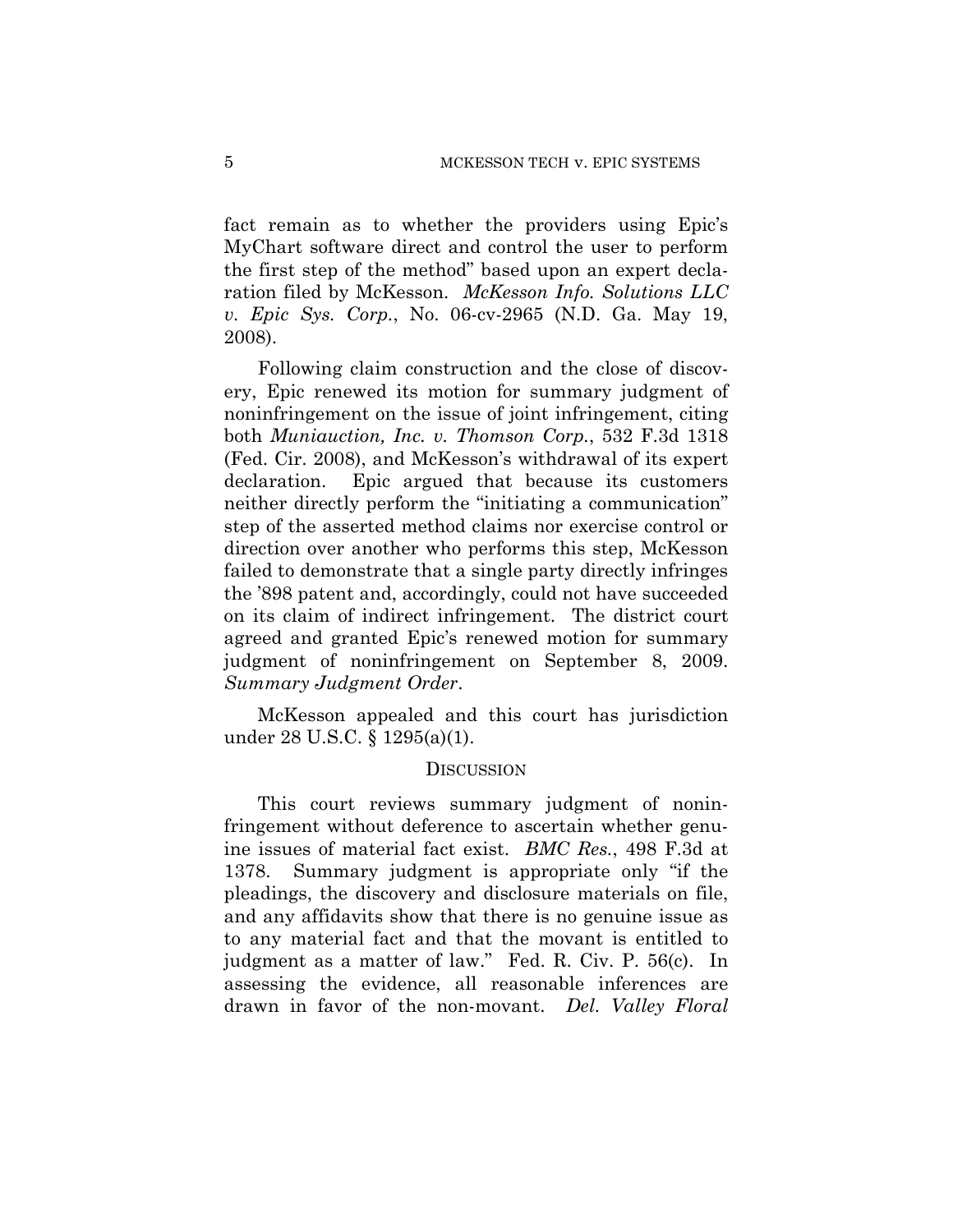*Grp., Inc. v. Shaw Rose Nets, LLC*, 597 F.3d 1374, 1379 (Fed. Cir. 2010).

McKesson alleged induced infringement, which requires a direct infringer. *BMC Res.*, 498 F.3d at 1379. A method claim is directly infringed only if each step of the claimed method is performed by a single party. *Id.* at 1378-79. McKesson and Epic agree that no single party performs every step of the asserted method claims. Thus, the sole issue presented by this appeal relates to whether the relationship between Epic's customers (MyChart providers) and the MyChart users is such that performance of the "initiating a communication" step may be attributed to the MyChart providers.

In both *BMC Resources* and *Muniauction*, this court confronted the situation where the actions of multiple parties combined to perform the steps of a claimed method, but no single party performed every step of the claimed method. This court concluded that "where the actions of multiple parties combine to perform every step of a claimed method, the claim is directly infringed only if one party exercises 'control or direction' over the entire process such that every step is attributable to the controlling party." *Muniauction*, 532 F.3d at 1329 (citing *BMC Res.*, 498 F.3d at 1380-81). "[T]he 'control or direction' standard is satisfied in situations where the law would traditionally hold the accused direct infringer vicariously liable for the acts committed by another party that are required to complete performance of a claimed method." *Id.* at 1330 (citing *BMC Res.*, 498 F.3d at 1379).

Recently, in *Akamai Technologies, Inc. v. Limelight Networks, Inc.*, 629 F.3d 1311 (Fed. Cir. 2010), the patentee sought to attribute the actions of multiple parties, each performing a subset of the claimed method steps, to a single party for a finding of direct infringement. Akamai's asserted method claims were directed towards a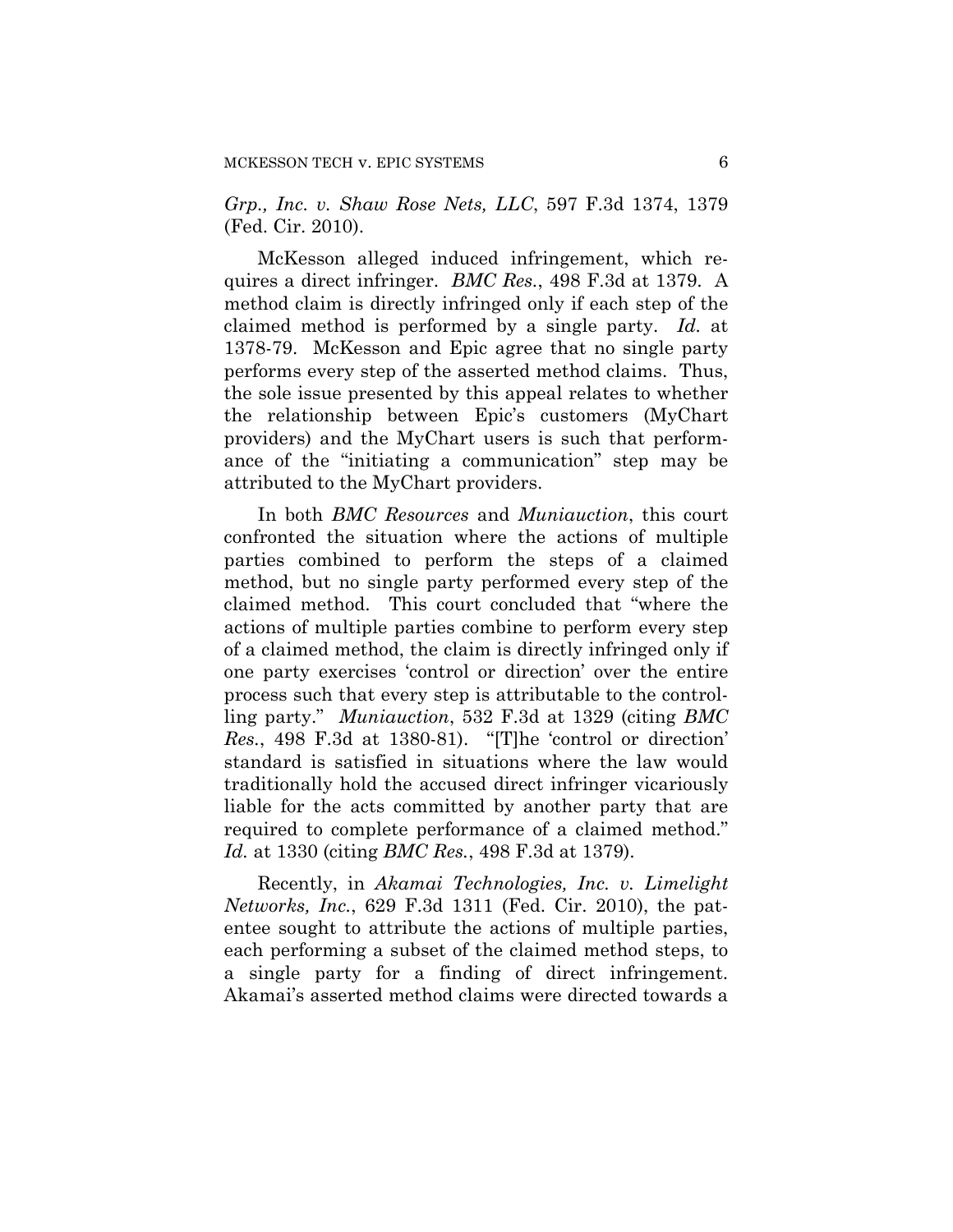content delivery service that permitted a content provider to outsource the storage and delivery of discrete portions of its website content. *Id.* at 1351. It was undisputed that Limelight performed all but the "tagging" and "serving" steps of the asserted method claims. *Id.* at 1317. Limelight instead provided a service to its customers along with the information necessary for its customers to perform the "tagging" and "serving" steps themselves. *Id.* Additionally, Limelight's standard customer contract, while not obligating Limelight's customers to perform the "tagging" or "serving" steps, explained that the customer would have to perform this step itself if the customer decided to take advantage of Limelight's service. *Id.* at 1321.

The court in *Akamai* held "there can only be joint infringement when there is an agency relationship between the parties who perform the method steps or when one party is contractually obligated to the other to perform the steps." *Id.* at 1320. The court concluded that Limelight's customers were not performing any of the claimed method steps as agents for Limelight nor were they contractually obligated to perform any of the claimed method steps. *Id.* Because Limelight did not perform all of the steps of the asserted method claims and there was no basis to attribute to Limelight the actions of its customers who carried out the remaining steps, this court affirmed the district court's judgment as a matter of law of noninfringement. *Id.* at 1322.

In this case, nothing indicates that MyChart users are performing any of the claimed method steps as agents for the MyChart providers. Nor does McKesson argue an agency relationship existed here. Indeed, McKesson faulted the district court for applying this court's control or direction test as one "that is satisfied only . . . through an employment or other agency relationship, such that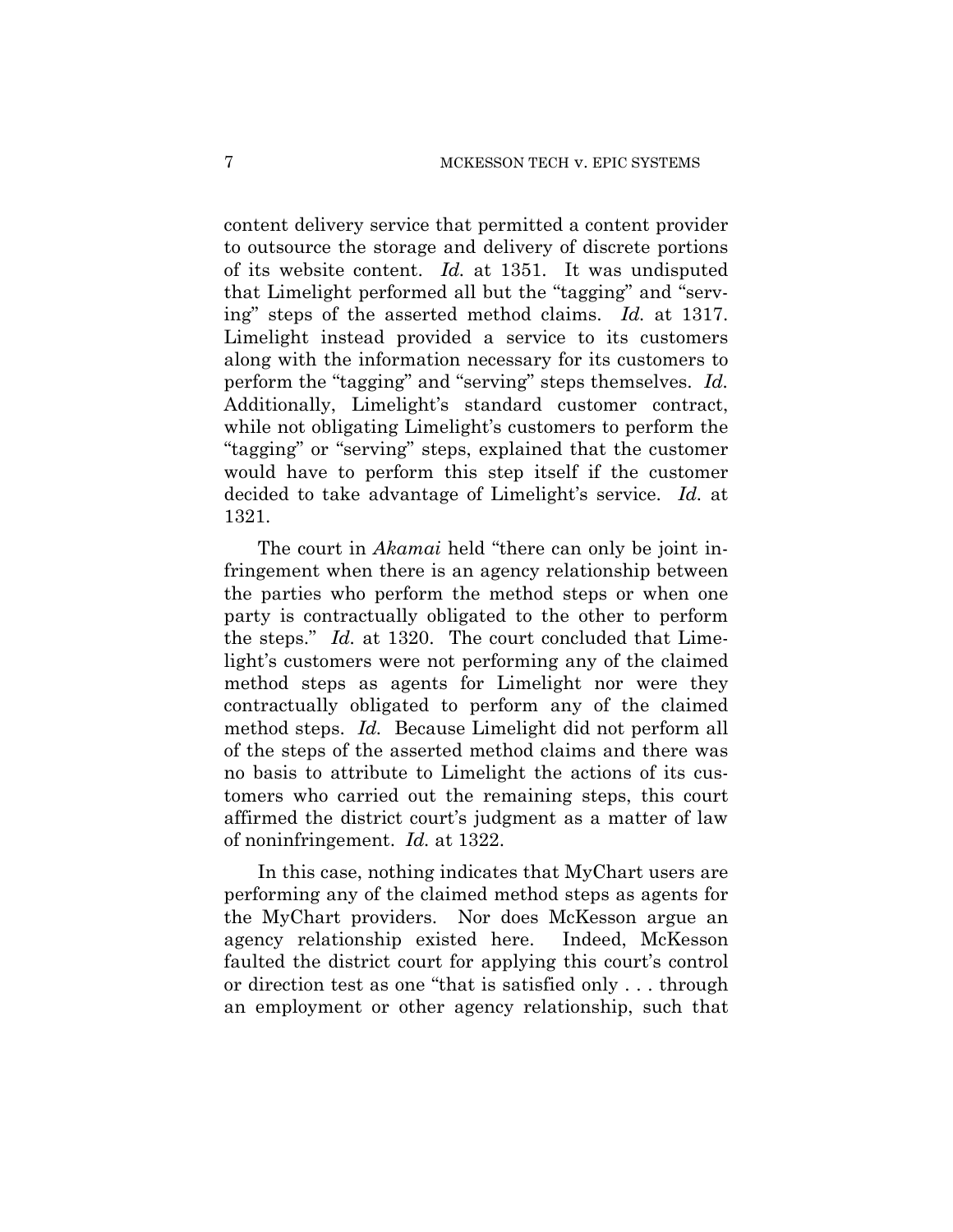the other acts out of obligation rather than consent." McKesson Br. 27. McKesson instead argues that the special nature of the doctor-patient relationship is something more than a mere arms length relationship and is sufficient to provide attribution, because "[t]he phrase 'doctor's orders' says it all" and because of the existence of a doctor-patient privilege. *Id.* at 18, 31. This argument misses the mark. A doctor-patient relationship does not by itself give rise to an agency relationship or impose on patients a contractual obligation such that the voluntary actions of patients can be said to represent the vicarious actions of their doctors.

Nor is there anything indicating that MyChart users were contractually obligated to perform any of the claimed method steps on behalf of the MyChart providers. These facts are undisputed. MyChart users choose whether or not to initiate communications with their providers and are under no obligation to do so. As in both *Akamai* and *Muniauction*, MyChart providers simply control the users' access to MyChart. *Akamai* 629 F.3d at 1321 (finding Limelight's customers chose whether to perform the "tagging" or "scanning" steps); *Muniauction*, 532 F.3d at 1330 (finding that although the accused infringer controlled access to its system and instructed bidders on its use, that was insufficient to incur liability for direct infringement). Here, as in *Akamai*, MyChart users "acted principally for their own benefit and under their own control." *Akamai* 629 F.3d at 1321.

McKesson has identified no viable legal theory under which the actions of MyChart users may be attributed to Epic's customers. Without an agency relationship or contractual obligation, the MyChart users' actions cannot be attributed to the MyChart providers, Epic's customers. Thus, McKesson has failed to demonstrate that any single party directly infringes the '898 patent. Absent direct infringement, Epic cannot be liable for indirect infringe-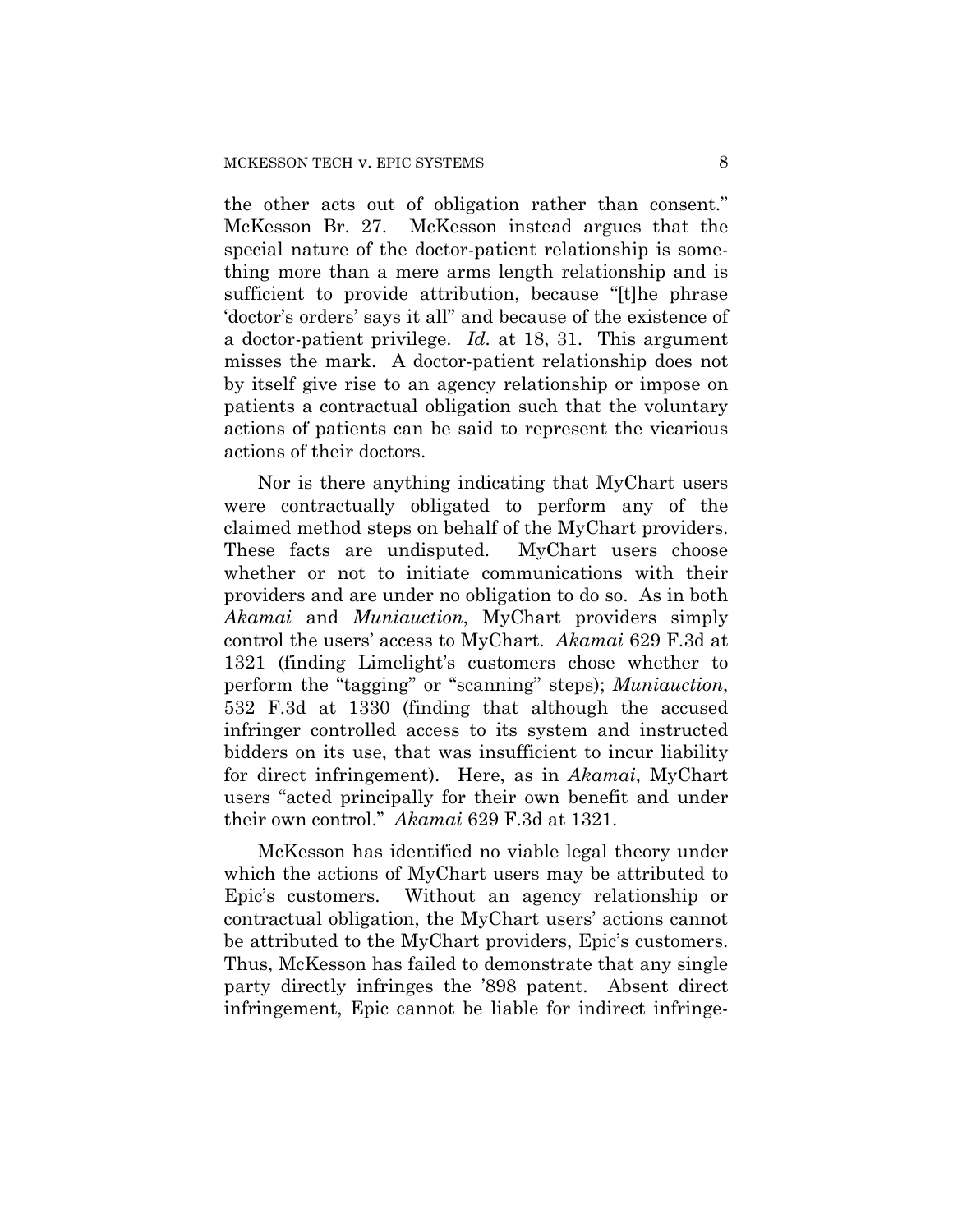ment. *BMC Res.*, 498 F.3d at 1379 (stating "[i]ndirect infringement requires, as a predicate, a finding that some party amongst the accused actors has committed the entire act of direct infringement.").

McKesson argues that this court's precedents contravene ordinary principles of law involving concerted action. Specifically, McKesson compares this court's precedents with joint tortfeasor liability and vicarious copyright liability. Under tort law, according to McKesson, joint liability attaches "where the acts of each of two or more parties, standing alone, would not be wrongful, but together they cause harm to the plaintiff." McKesson Br. 20 (citing Prosser & Keeton on Torts § 52, at 354 (5th ed. 1984)). Similarly, McKesson cites various copyright cases where courts have found vicarious copyright liability stemming from a defendant's decision to profit from infringement "while declining to exercise a right to stop or limit it." McKesson Br. 23 (quoting *Metro-Goldwyn-Mayer Studios Inc. v. Grokster, Ltd.*, 545 U.S. 913, 930 (2005)).

This court finds McKesson's invitation to depart from our precedents unpersuasive, let alone beyond our authority as a three-judge panel. *See Newell Cos. v. Kenney Mfg. Co.*, 864 F.2d 757, 765 (Fed. Cir. 1988) ("This court has adopted the rule that prior decisions of a panel of the court are binding precedent on subsequent panels unless and until overturned *in banc*."). Patent law is a creature of statute and "expanding the rules governing direct infringement to reach independent conduct of multiple actors would subvert the statutory scheme for indirect infringement." *BMC Res.*, 498 F.3d at 1381. The notion of indirect patent infringement, encompassing contributory and induced infringement, already addresses the joint tortfeasor problem. *See* 35 U.S.C. §§ 271(b), (c). Indeed, an indirect infringer is a type of joint tortfeasor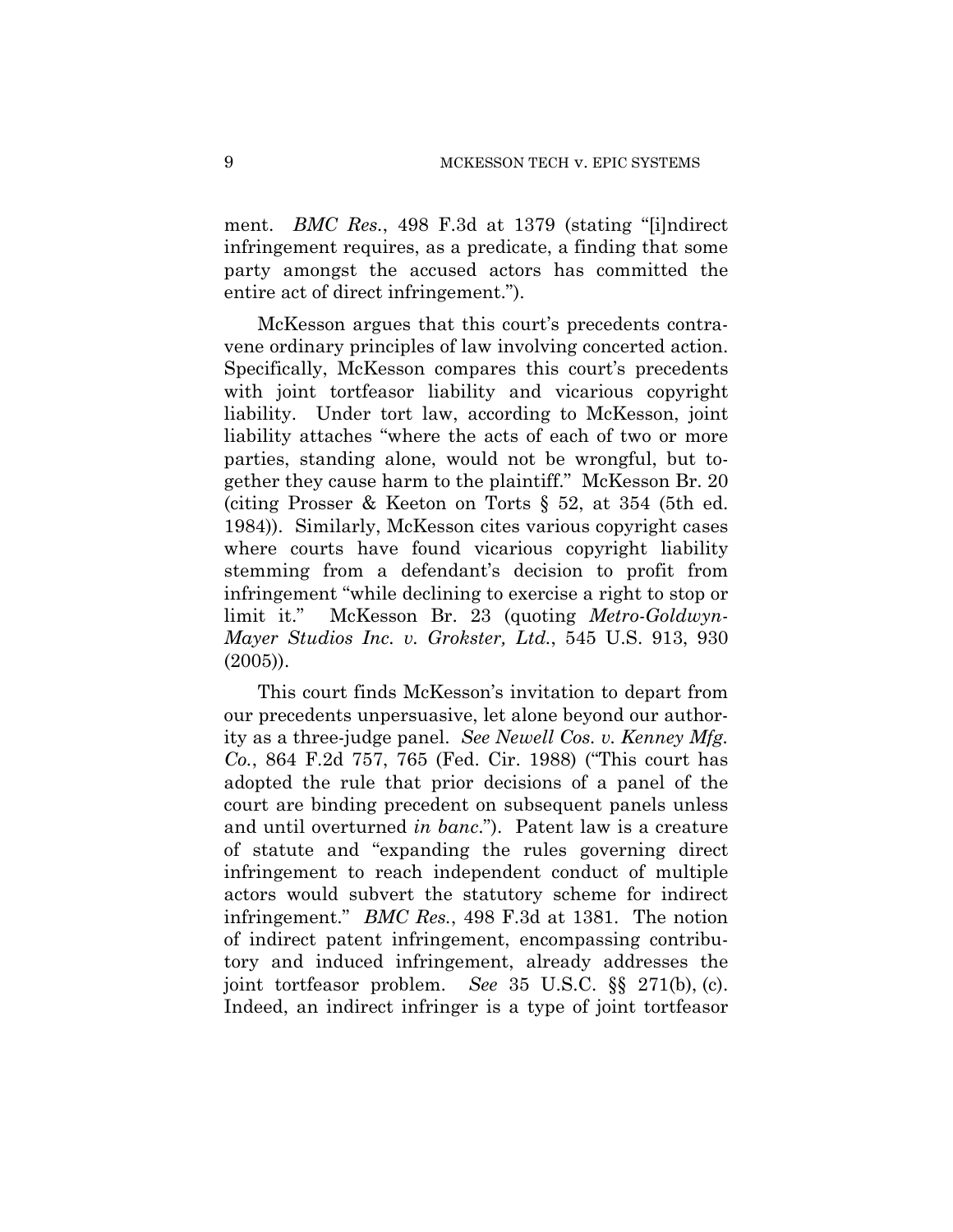because, while his actions alone do not harm the patentee, his actions along with another cause a single harm to the plaintiff. *See Aro Mfg. Co. v. Convertible Top Replacement Co.*, 377 U.S. 476, 500 (1964). That "single harm," however, is direct patent infringement, a strict-liability offense limited to those who practice each and every element of the claimed invention. *BMC Res.*, 498 F.3d at 1381; *Jurgens v. CBK, Ltd.*, 80 F.3d 1566, 1570 n.2 (Fed. Cir. 1996). Absent direct infringement, the patentee has not suffered a compensable harm. *BMC Res.*, 498 F.3d at 1379; *cf. Grokster*, 545 U.S. at 930 (stating "[o]ne infringes contributorily by intentionally inducing or encouraging *direct infringement* and infringes vicariously by profiting from *direct infringement* while declining to exercise a right to stop or limit it." (citations omitted) (emphases added)). Finally, in patent law, unlike in other areas of tort law, the patentee specifically defines the boundaries of his or her exclusive rights and provides notice to the public to permit avoidance of infringement. This stands in sharp contrast to the circumstances surrounding a joint tort where the victim has no ability to define the injurious conduct upfront and where, absent joint liability, the victim would stand uncompensated as a consequence.

McKesson also relies upon *Peerless Equipment Co. v. W.H. Miner, Inc.*, 93 F.2d 98 (7th Cir. 1937), in arguing that the regional courts of appeals have affirmed liability where one party performed most of the patented method and simply handed it over to another party to complete the method. *Id.* at 105 (finding liability where a seller of gears knowingly left it to customers to flatten the gears' crown, thereby "completing the final step of the [patented] process."). The *Peerless* opinion is neither binding nor persuasive. This court has time and again rejected liability where one party performed most of the patented method and left it to another party to complete the method in the absence of any contractual obligation or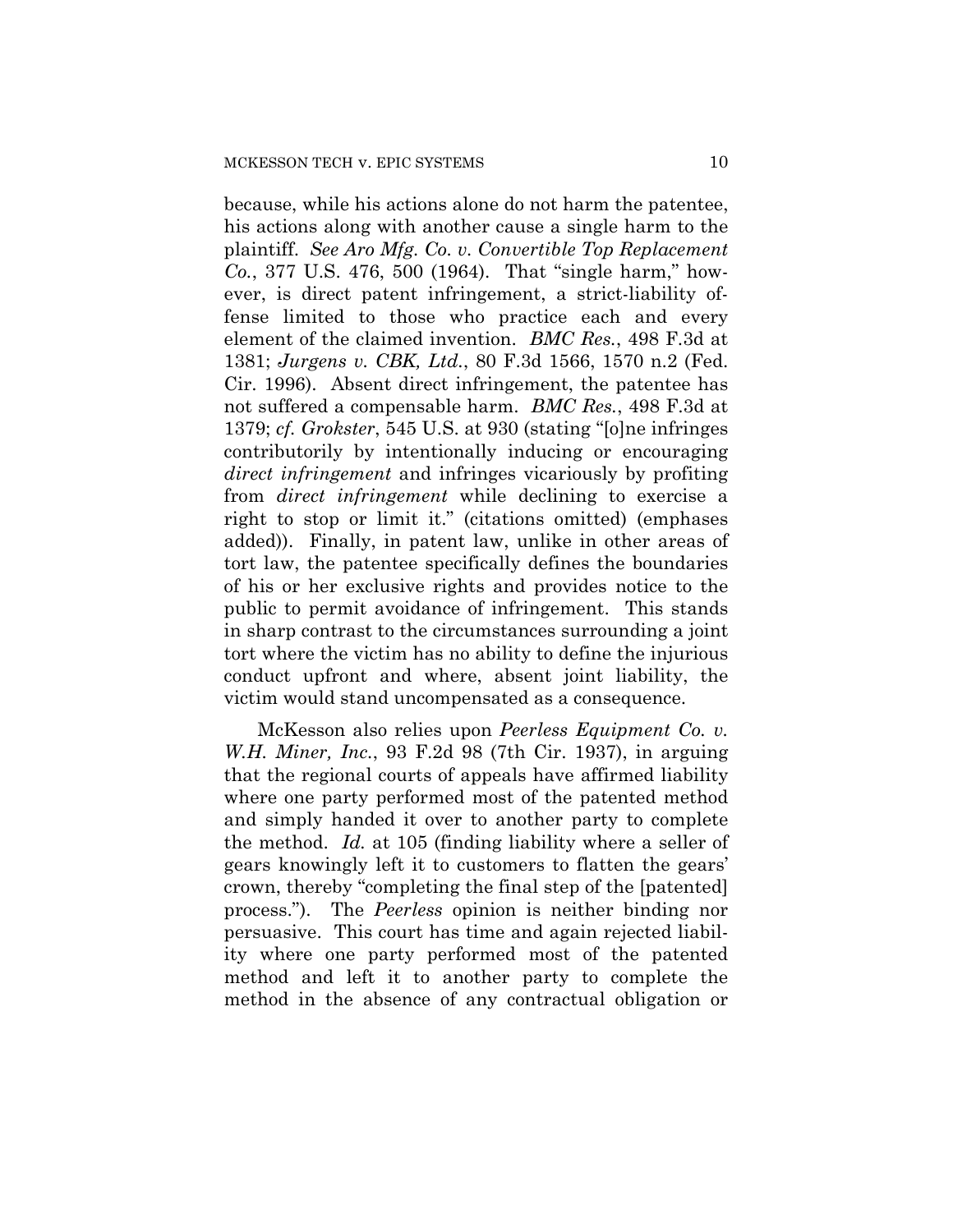agency relationship that would vicariously attribute the acts of the one party to the other. *See Akamai* 629 F.3d at 1322; *Muniauction*, 532 F.3d at 1330; *BMC Res.*, 498 F.3d at 1381-82. Nor is this court persuaded by the conclusory reasoning in *Peerless* affirming the district court's finding of contributory infringement. *See Peerless*, 93 F.2d at 105 (stating "we think that finding is correct.").

### **CONCLUSION**

For the foregoing reasons, this court affirms the district court's grant of Epic's renewed motion for summary judgment of noninfringement of the '898 patent.

## **AFFIRMED**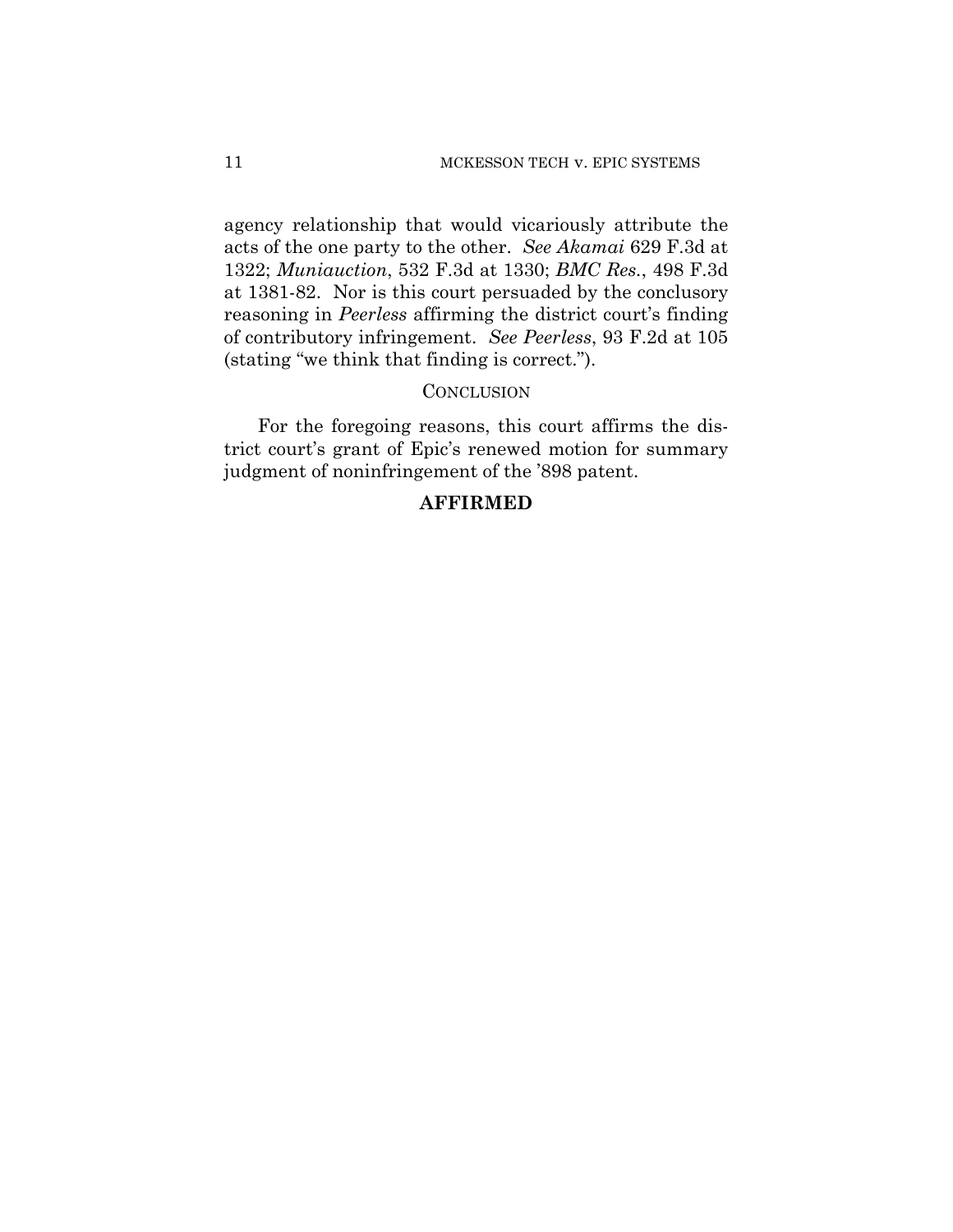# United States Court of Appeals for the Federal Circuit

**MCKESSON TECHNOLOGIES INC. (formerly McKesson Information Solutions, LLC),**  *Plaintiff-Appellant,* 

**\_\_\_\_\_\_\_\_\_\_\_\_\_\_\_\_\_\_\_\_\_\_\_\_\_\_** 

**v.** 

**EPIC SYSTEMS CORPORATION,**  *Defendant-Appellee.* 

# 2010-1291 **\_\_\_\_\_\_\_\_\_\_\_\_\_\_\_\_\_\_\_\_\_\_\_\_\_\_**

**\_\_\_\_\_\_\_\_\_\_\_\_\_\_\_\_\_\_\_\_\_\_\_\_\_\_** 

Appeal from the United States District Court for the Northern District of Georgia in Case No. 06-CV-2965, Chief Judge Jack T. Camp.

**\_\_\_\_\_\_\_\_\_\_\_\_\_\_\_\_\_\_\_\_\_\_\_\_\_\_** 

BRYSON, *Circuit Judge*, concurring.

I agree that the decision in this case is correct in light of this court's decisions in *BMC Resources*, *Muniauction*, and *Akamai Technologies*. Whether those decisions are correct is another question, one that is close enough and important enough that it may warrant review by the en banc court in an appropriate case.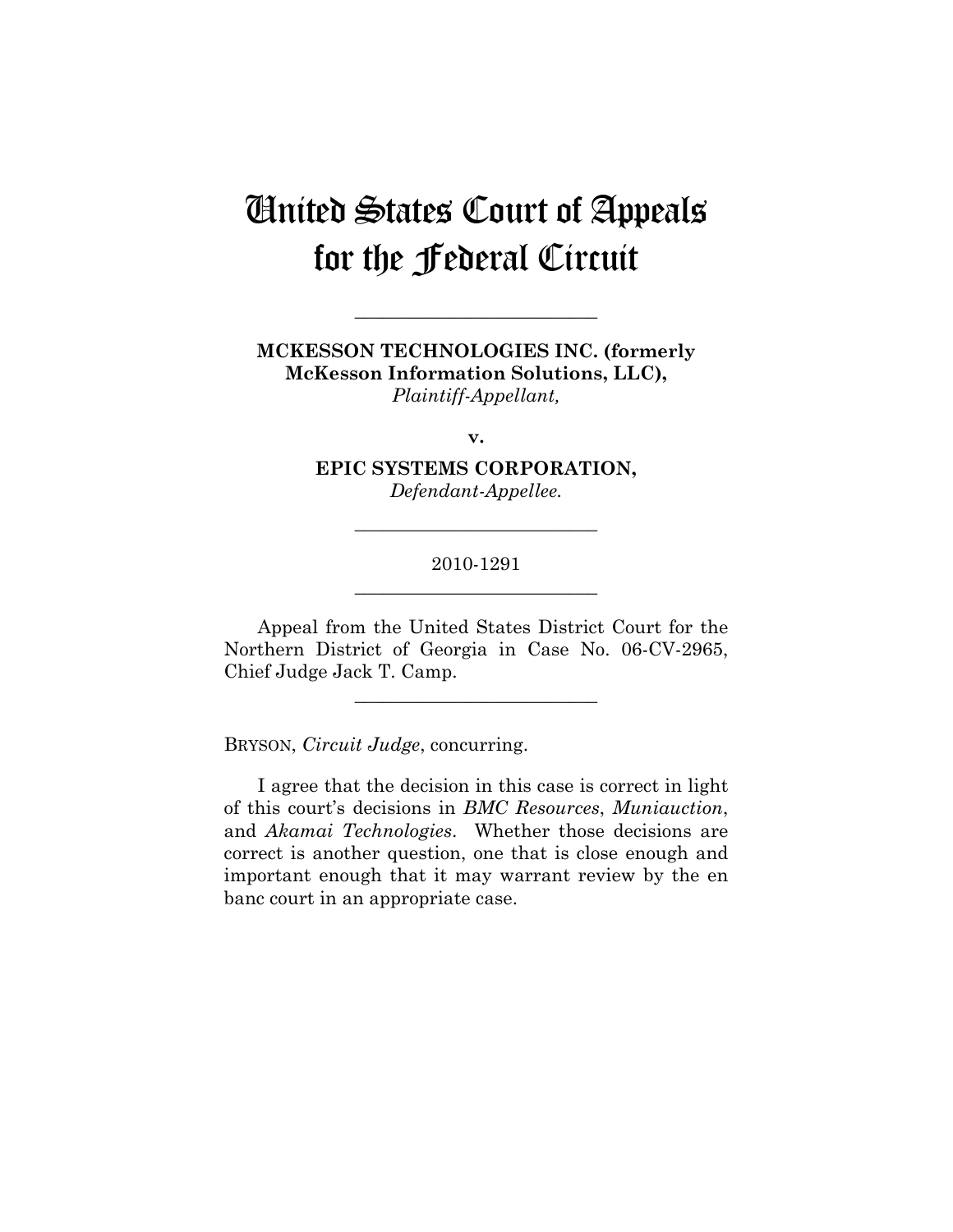# United States Court of Appeals for the Federal Circuit

**MCKESSON TECHNOLOGIES INC. (formerly McKesson Information Solutions, LLC),**  *Plaintiff-Appellant,* 

**\_\_\_\_\_\_\_\_\_\_\_\_\_\_\_\_\_\_\_\_\_\_\_\_\_\_** 

**v.** 

**EPIC SYSTEMS CORPORATION,**  *Defendant-Appellee.* 

## 2010-1291 **\_\_\_\_\_\_\_\_\_\_\_\_\_\_\_\_\_\_\_\_\_\_\_\_\_\_**

**\_\_\_\_\_\_\_\_\_\_\_\_\_\_\_\_\_\_\_\_\_\_\_\_\_\_** 

Appeal from the United States District Court for the Northern District of Georgia in Case No. 06-CV-2965, Chief Judge Jack T. Camp.

**\_\_\_\_\_\_\_\_\_\_\_\_\_\_\_\_\_\_\_\_\_\_\_\_\_\_** 

NEWMAN, *Circuit Judge*, dissenting.

The court again departs from the "prior panel rule," which requires appellate panels to conform to the earlier of conflicting panel precedent. Instead, the court again selectively applies some newly minted panel rulings while ignoring others, adding to the conflict with precedent. Our obligation is either to obtain *en banc* resolution of divergent statements in various panel opinions, or to follow the earlier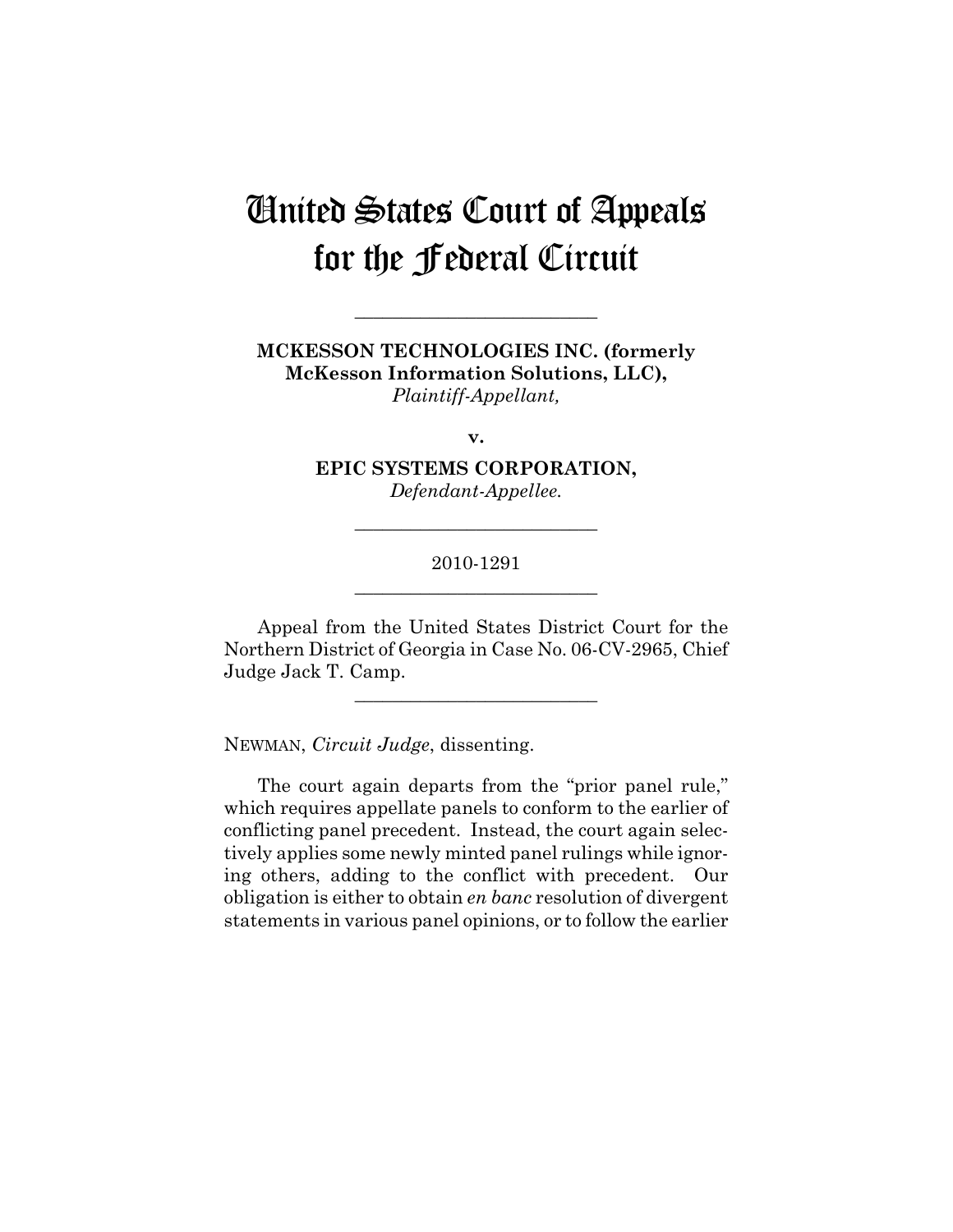panel holding, as do the other circuits.<sup>[1](#page-13-0)</sup> The court does neither. I must, respectfully, dissent.

The question is whether there can be infringement of a patented method, when a step of the method is performed by an entity that is not "controlled or directed" by the same entity that performs the other steps. Interactive methods have been enabled by advances in computer-based technology. In the McKesson method, a patient initiates inquiry into various kinds of information relating to the patient and maintained by the patient's physician; the panel majority holds that even if every step of the claimed method is performed there can be no infringement, on the theory that there is no direct infringement and thus no indirect infringement. Some recent panel holdings are of similar vein, holding that neither collaboration nor joint action nor facilitation nor authorization nor invitation can overcome the immutable barrier to infringement when all of the participating entities are not under the "control or direction" of a mastermind infringer.

According to the panel majority today, there can be no infringement of this interactive patent, on the theory that the physician does not control or direct the patient who performs the step of entering the system maintained by the physician. The court thus eliminates the patent incentive from such interactive procedures, rendering McKesson's new method, and all such interactive methods, open for infringement without redress. However, other panels of this court, and the Supreme Court, have held that there can be infringement liability when steps of the claimed method are performed by different entities. This new retrenchment of

<span id="page-13-0"></span><sup>&</sup>lt;u>.</u> <sup>1</sup>*See Newell Cos., Inc. v. Kenney Mfg. Co.*, 864 F.2d 757, 765 (Fed. Cir. 1988); *cf. Teague v. City of Flower Mound, Tex.*, 179 F.3d 377, 383 (5th Cir. 1999) (referring to the "rule of orderliness").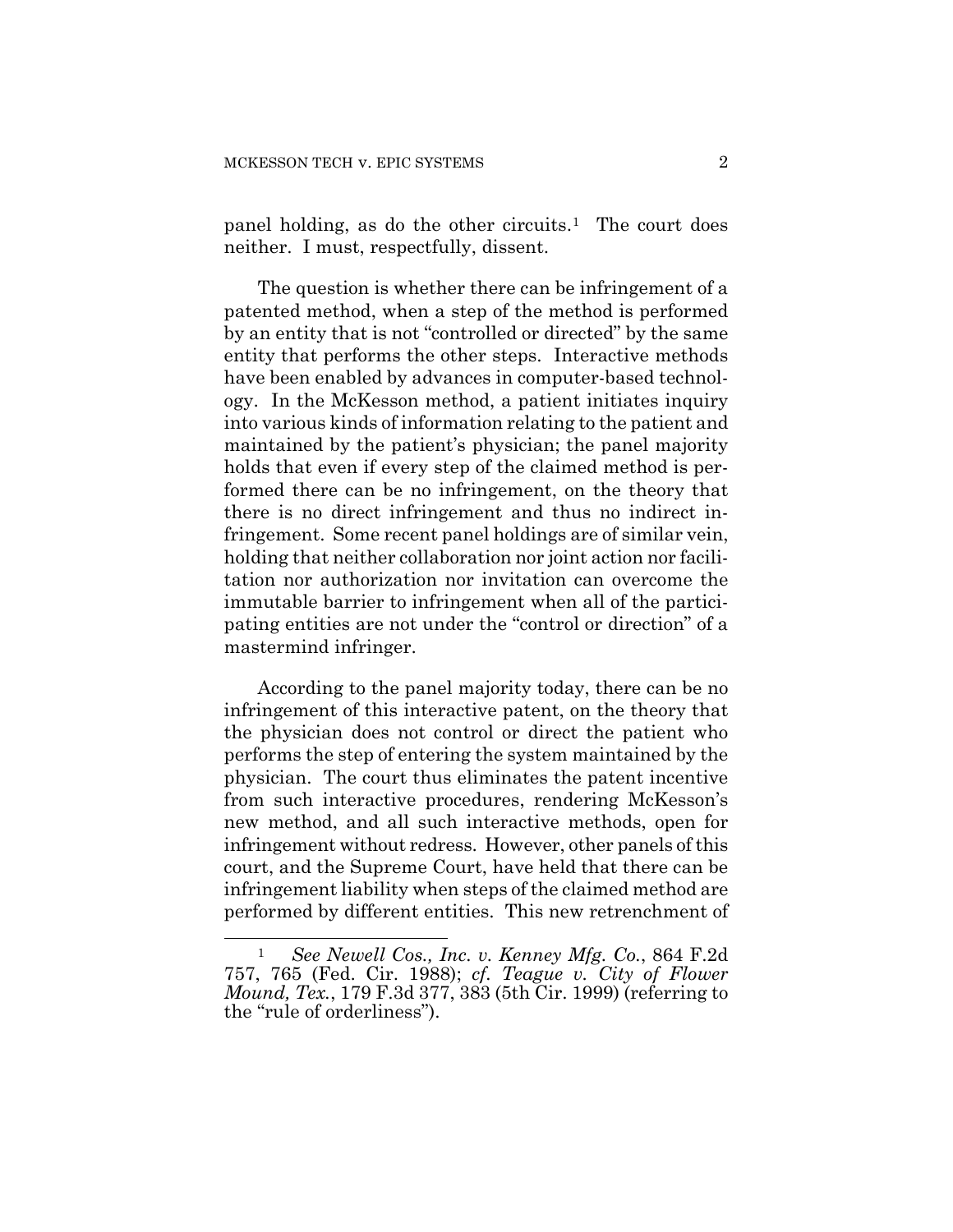the patent grant disserves commerce, fairness, and the innovation incentive.

The patent in suit, U.S. Patent No. 6,757,898, is directed to "a communication system for providing automated, electronic communications between at least one health-care provider and a plurality of users of the health-care provider." '898 patent, abstract. The '898 patent describes the operation of personalized web pages for patients. The patent states that "once the patient has logged into his/her own Web page," the patient can access data in the practitioner's scheduling and billing systems and a variety of practice-based services including "appointment requests and updates, prescription refills, online triage, health search information and the like." Col.4 ll.50-56.

Computer-implemented methods that are new, useful, nonobvious, described, enabled, and particularly claimed, are not excluded from the patent system simply because their performance involves more than one entity. Here the patient initiates the interaction with the health-care provider, by performing the first step of claim 1:

1. A method of automatically and electronically communicating between at least one health-care provider and a plurality of users serviced by the health-care provider, said method comprising the steps of:

*initiating a communication by one of the plurality of users to the provider for information, wherein the provider has established a preexisting medical record for each user*;

 enabling communication by transporting the communication through a provider/patient interface over an electronic communication network to a Web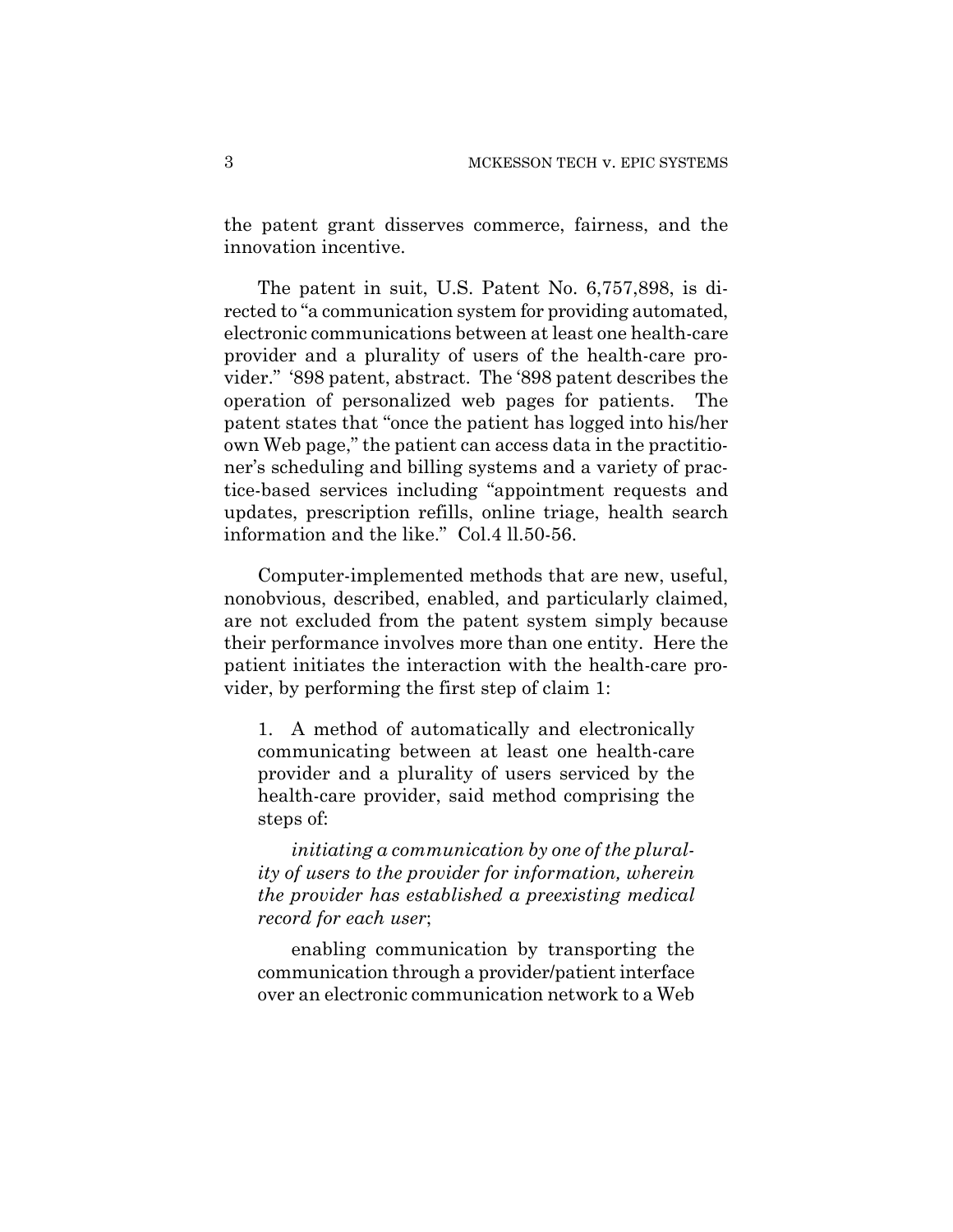site which is unique to the provider, whereupon the communication is automatically reformatted and processed or stored on a central server, said Web site supported by or in communication with the central server through a provider-patient interface service center;

 electronically comparing content of the communication with mapped content, which has been previously provided by the provider to the central server, to formulate a response as a static or dynamic object, or a combined static and dynamic object; and

 returning the response to the communication automatically to the user's computer, whereupon the response is read by the user or stored on the user's computers

 said provider/patient interface providing a fully automated mechanism for generating a personalized page or area within the provider's Web site for each user serviced by the provider; and

 said patient-provider interface service center for dynamically assembling and delivering custom content to said user.

All but the first step are performed by or controlled or directed by the health-care provider. The court today holds that the claim cannot be infringed as a matter of law, on the theory that a "single-entity rule" is violated because the provider does not control or direct the patient who initiates the communication, in that the patient is neither the agent of the health-care provider nor contractually obligated to initiate the communication. Maj. Op. at 8-9. There is no such rule of law. Even the recent creation of a "single-entity rule" by this court does not go that far.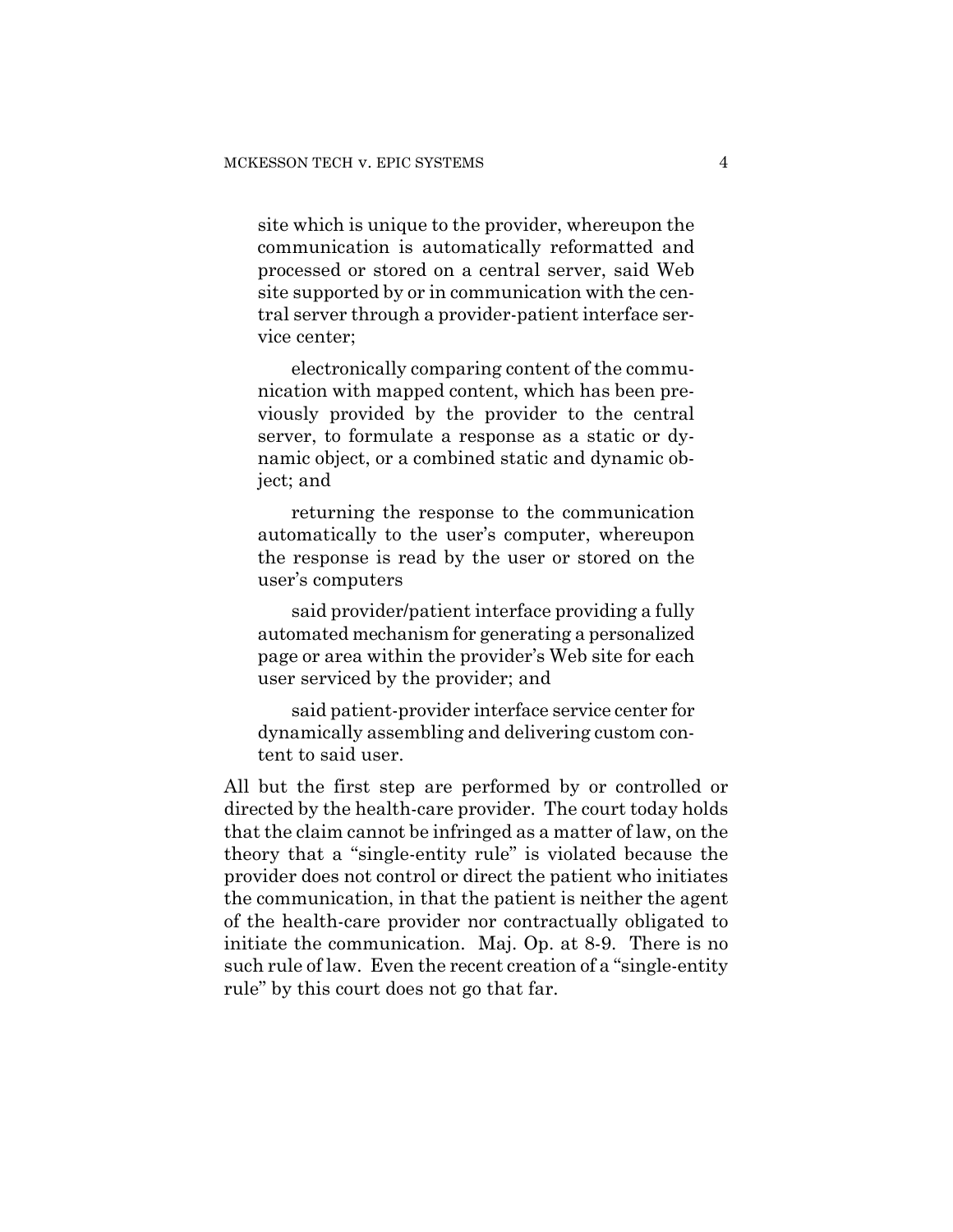Interactive methods that meet all of the conditions and requirements of the Patent Act are fully entitled to participate in the patent system. The court's removal of interactive methods from the purview of the patent system, through its newly minted and now enlarged "single-entity rule," is contrary to law and policy. Conflicts in precedent require resolution, not enlargement, for inconsistent precedent is as much a deterrent to innovation as is elimination of the patent right entirely.

I

## CONFLICT WITH PRECEDENT

Precedent requires that: "For infringement of a process invention, all of the claimed steps of the process must be performed." *EMI Grp. N. Am., Inc. v. Intel Corp.*, 157 F.3d 887, 896 (Fed. Cir. 1998). The panel majority now rules that: "A method claim is directly infringed only if each step of the claimed method is performed by a single party." Maj. Op. at 6. Since the user (patient), not the provider (physician), decides whether to initiate the communication, the court holds that the provider does not "control or direct" whether the user takes this initiating step. Thus the court holds, first, that the method claim cannot be directly infringed, as a matter of law. The court then holds that without direct infringement there cannot be indirect infringement, such as induced or contributory infringement, as a matter of law. Thus the court concludes that the claims can never be infringed, although the patent meets every requirement of patentability and every step of the claimed method is practiced. These rulings and conclusion are contrary to statute and precedent.

The patent statute grants to every patentee the right to exclude others from practicing the patented invention: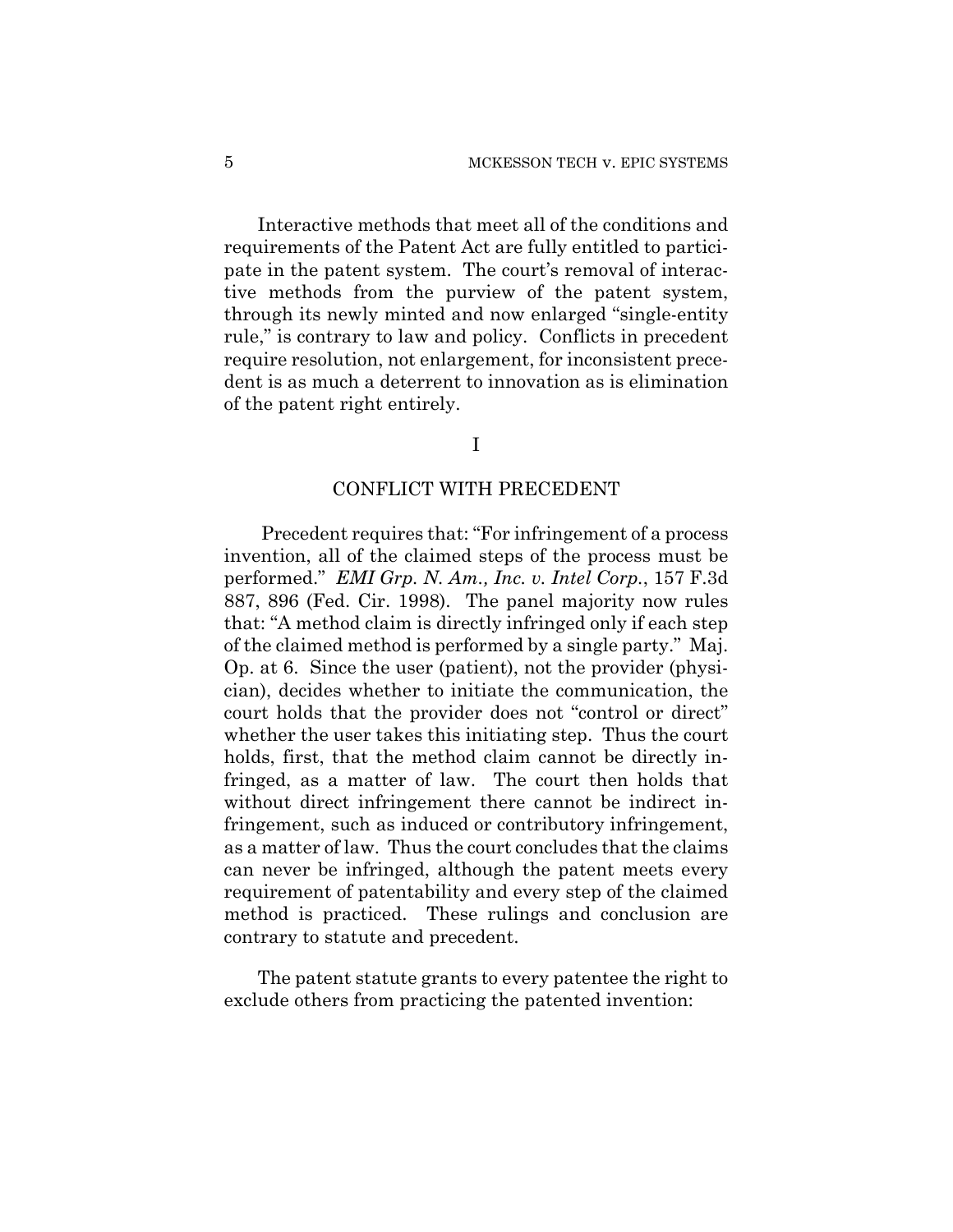35 U.S.C. §154(a)(1) Every patent shall contain a short title of the invention and a grant to the patentee, his heirs and assigns, of the right to exclude others from making, using, offering for sale, or selling the invention . . . .

35 U.S.C. §154(a)(1) (2006). "The franchise which the patent grants, consists altogether in the right to exclude every one from making, using, or vending the thing patented, without the permission of the patentee." *Bloomer v. McQuewan*, 55 U.S. 539, 549 (1852); *see also Crown Die & Tool Co. v. Nye Tool & Machine Works*, 261 U.S. 24, 36 (1923). The present statute codifies this right:

35 U.S.C. §271(a) Except as otherwise provided in this title, whoever without authority makes, uses or sells any patented invention, within the United States during the term of the patent therefor, infringes the patent.

35 U.S.C. §271(a) (2006). A patent that can never be infringed is not a patent in the definition of the law, for a patent that cannot be infringed does not have the "right to exclude." This court's elimination of infringement, by creating a new but far-reaching restriction, is inappropriate. "[C]ourts 'should not read into the patent laws limitations or conditions which the legislature has not expressed.'" *Bilski v. Kappos*, 130 S.Ct. 3218, 3226 (2010) (quoting *Diamond v. Diehr*, 450 U.S. 175, 182 (1981)).

These fundamental principles have not changed; they are the foundation of the patent system.

As technology advanced, the variety of invention and modes of infringement has been accommodated by statute, by precedent, and if needed by legislation, in fidelity to the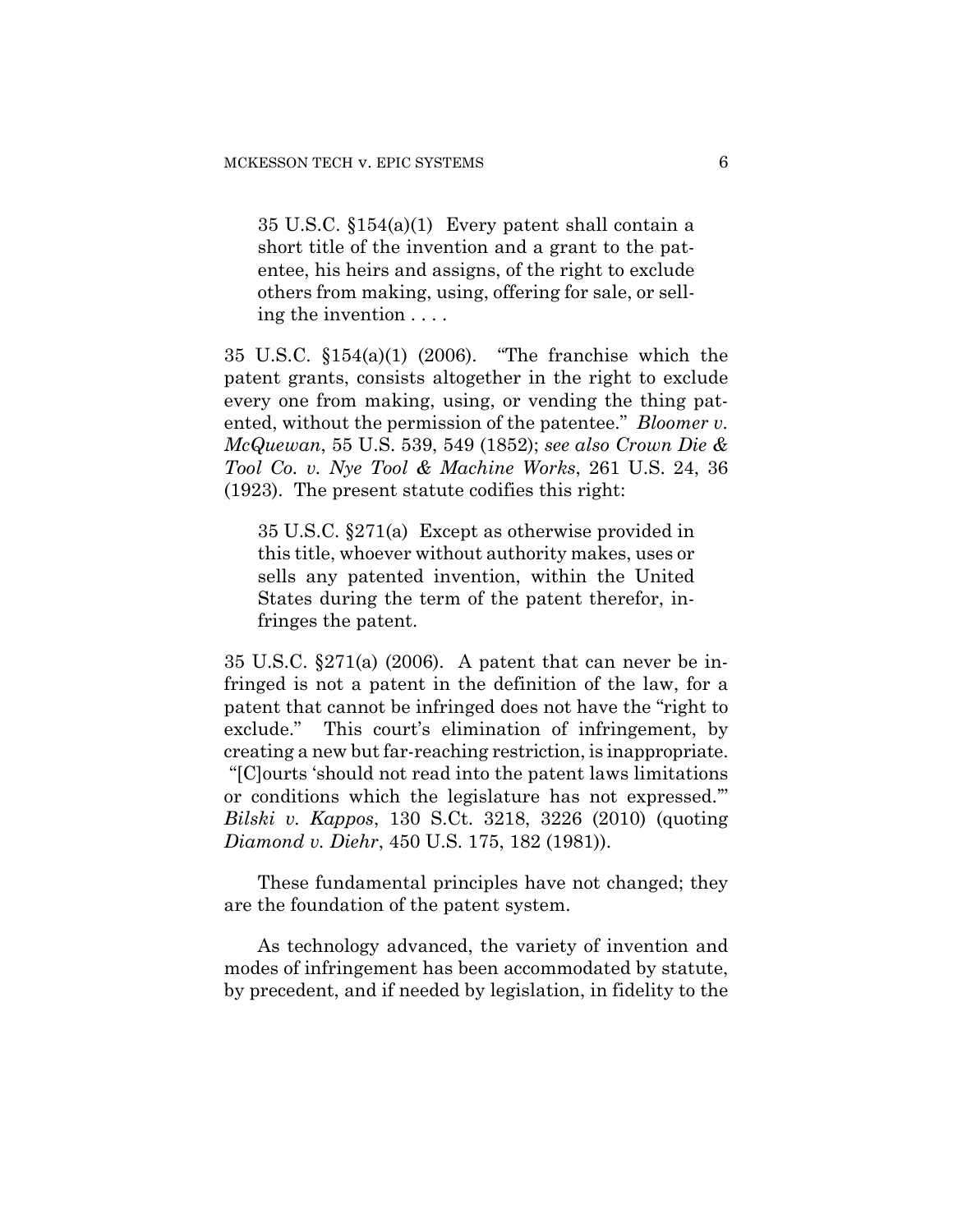purposes and policy of patent law. For example, the liability of "participants" in infringement was summarized by Professor Robinson:

 The nature of the act of infringement is indicated by that of the exclusive right which it invades. . . . [E]very method by which the invention can be made available for the benefit of the infringer, and any person who participates in any wrongful appropriation of the invention becomes thereby a violator of the rights protected by the patent.

3 William C. Robinson, *The Law of Patents for Useful Inventions* §897 (1890) (reprint 1972). This foundation is violated by the introduction of an absolute bar to enforcement of patents that are directed to information-age electronic methods, simply because more than one entity is involved. Neither statute nor precedent supports this court's pronouncement that the patentee's right to exclude is limited to situations in which a single entity performs or controls or directs every step of the claimed method, whatever the method and whatever the relationship among the participants. Precedent elaborating on direct and indirect infringement had evolved to accommodate, not to limit, the patentee's right to exclude.

The district court deemed itself bound by this court's aberrant "single entity" decisions, although not without remarking on the flaws:

[T]he single entity rule and *BMC*'s interpretation thereof severely limits the protection provided for patents which would otherwise be valid and enforceable. . . . As long as the sale of a product constitutes an arms length transaction between the customer and the infringing company, which is insufficient to create vicarious liability, the patent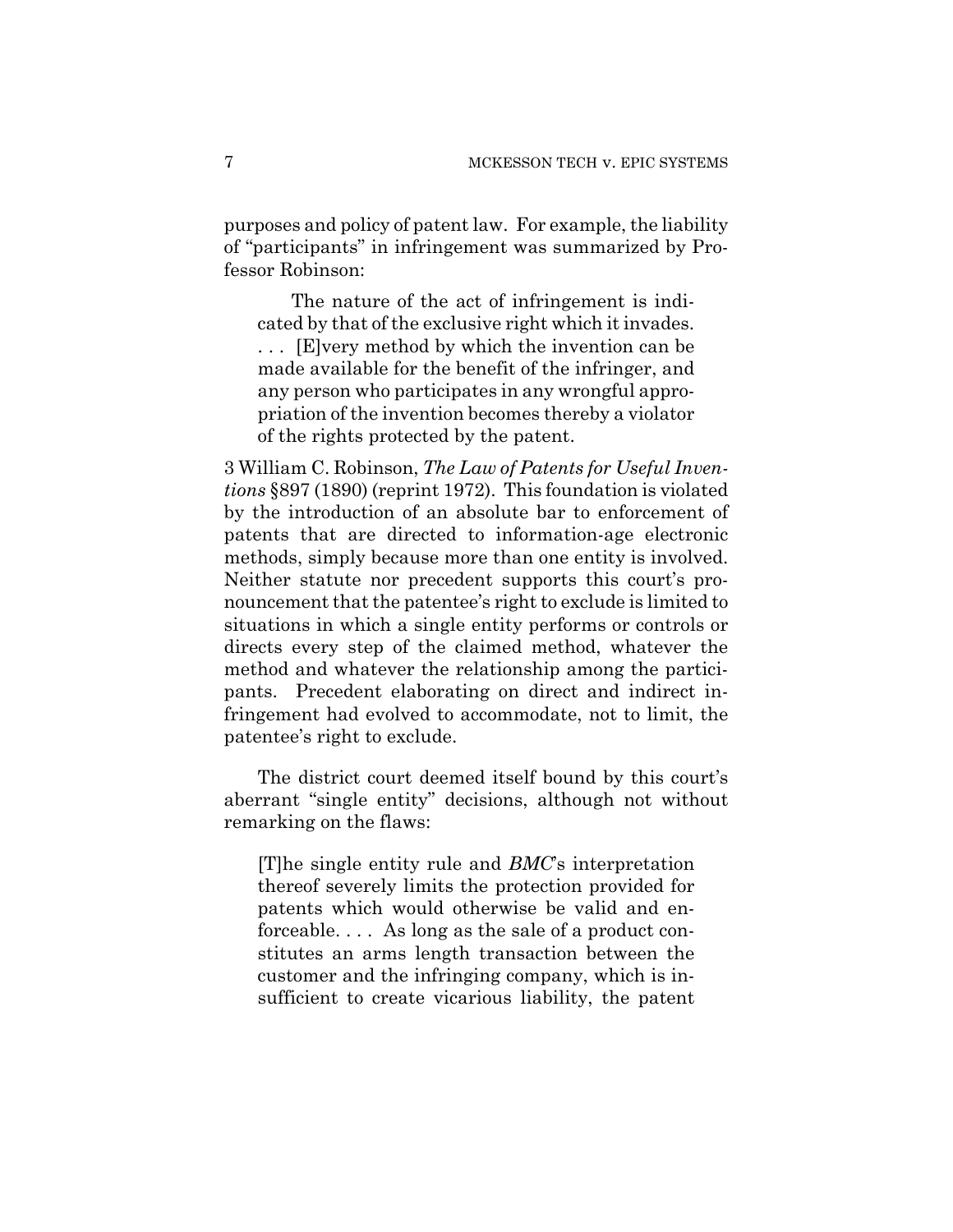holder would likely have no redress against the infringer. This result weakens the policy of providing protection to those who devote the time and resources to develop otherwise novel and patentable methods.

*McKesson Info. Solutions LLC v. Epic Sys. Corp.*, No. 06-cv-2965, 2009 WL 2915778, at \*7 (N.D. Ga. Sept. 8, 2009). The district court referred to *BMC Resources, Inc. v. Paymentech, L.P.*, 498 F.3d 1373 (Fed. Cir. 2007), *Muniauction, Inc. v. Thomson Corp.*, 532 F.3d 1318 (Fed. Cir. 2007), and *Global Patent Holdings, LLC v. Panthers BRHC LLC*, 586 F. Supp. 2d 1331 (S.D. Fla. 2008), *aff'd*, 318 F. App'x 908 (Fed. Cir. 2009) (Table), and stated that these cases "compel" its flawed decision.

In *BMC Resources* the defendant was one of three independent entities needed to perform the claim steps of debit network, financial institution, and payment services provider; the court observed that the defendant payment services provider did not control or direct either the debit networks or the financial institutions that performed the other steps. In *Muniauction* this court held that the defendant, who controlled access to its auction system and instructed bidders on its use, was not liable for direct infringement, but did not hold that indirect infringement was barred. In *Global Patent* a district court applied the evolving "single-entity rule" and held that the patentee could not state a claim for either direct or indirect infringement although the defendant "puts Javascript programs on the remote user's computer to allow the process to begin." 586 F. Supp. 2d at 1335. Although the *BMC Resources* decision is supportable on its facts, the enlargement of its holding is not.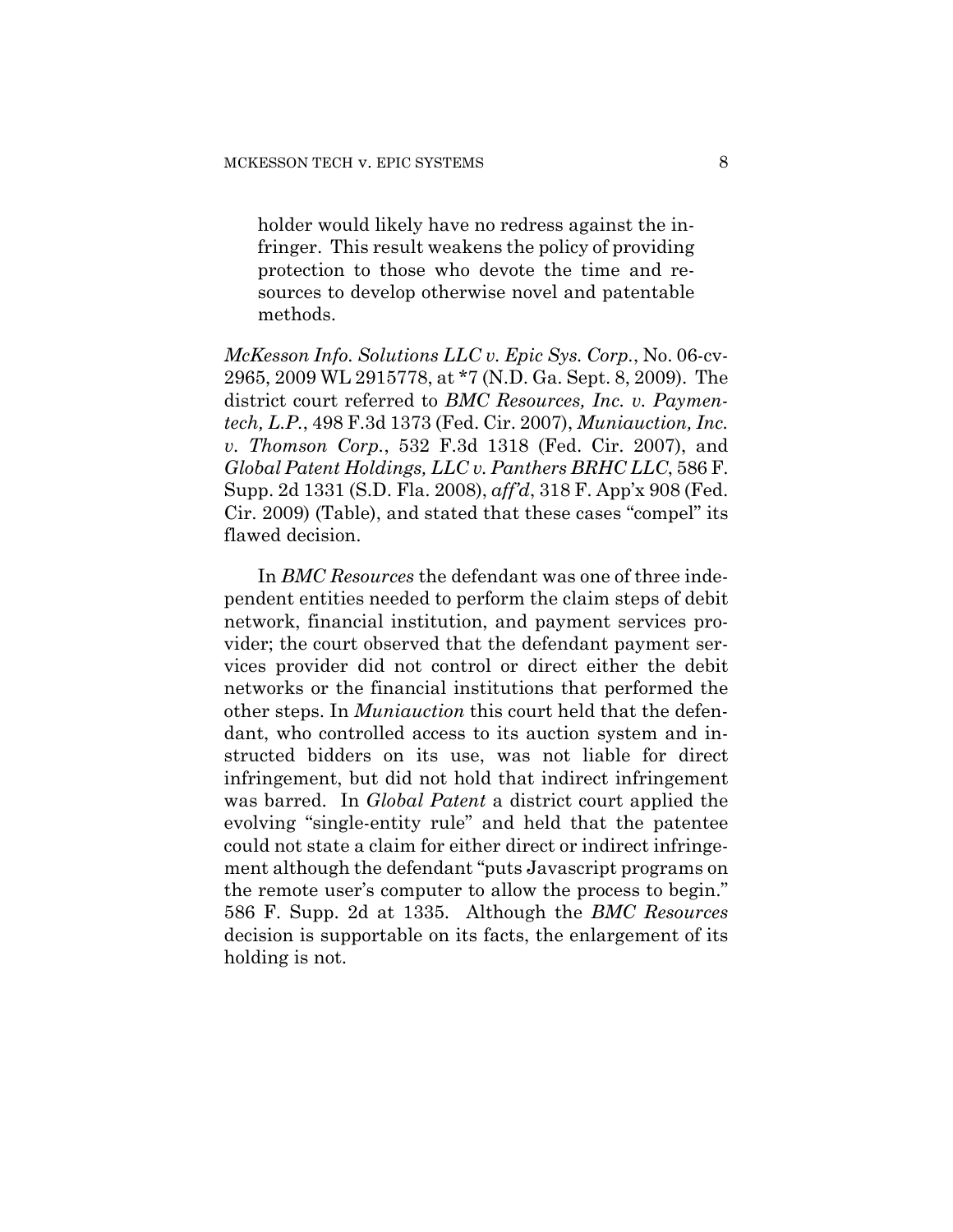Applying these decisions to the '898 patent, the district court held that because the patient independently initiates the interaction with the physician's records, there can be no joint infringement and thus no direct infringement of the claim. Applying the rule that there must be direct infringement before there can be indirect infringement, *see Aro Mfg. Co. v. Convertible Top Replacement Co., Inc.*, 377 U.S. 476, 483 (1964) (referring to "the fundamental precept that there can be no contributory infringement in the absence of a direct infringement."), the court held that McKesson could not enforce its patent against anyone. This court agrees, although it is not disputed every major step of the patented process is practiced by a single entity, with authorized initiation by the patient.

This court's error is the pronouncement of the "singleentity rule" as an absolute rule of law—for the multiple independent entities required to carry out the claimed method in *BMC Resources* could have led to a fact-based decision of non-liability on application of the ordinary rules of tort liability. Instead, the "control or direction" requirement is announced as extending to all interactive situations, whatever the relationship of the participants and whatever their participation. Here, for example, the "uncontrolled" entity, the patient, initiates the process by accessing the physician's system using the access code provided by the physician; the physician's office then performs the other steps of the method. The court today holds that such a claim cannot be infringed, whether on a theory of joint or collaborative or induced infringement. However, no rule of law, no precedent, prohibits patenting and enforcing a method that is performed by interacting entities. The cases from which the court created this theory do not require otherwise.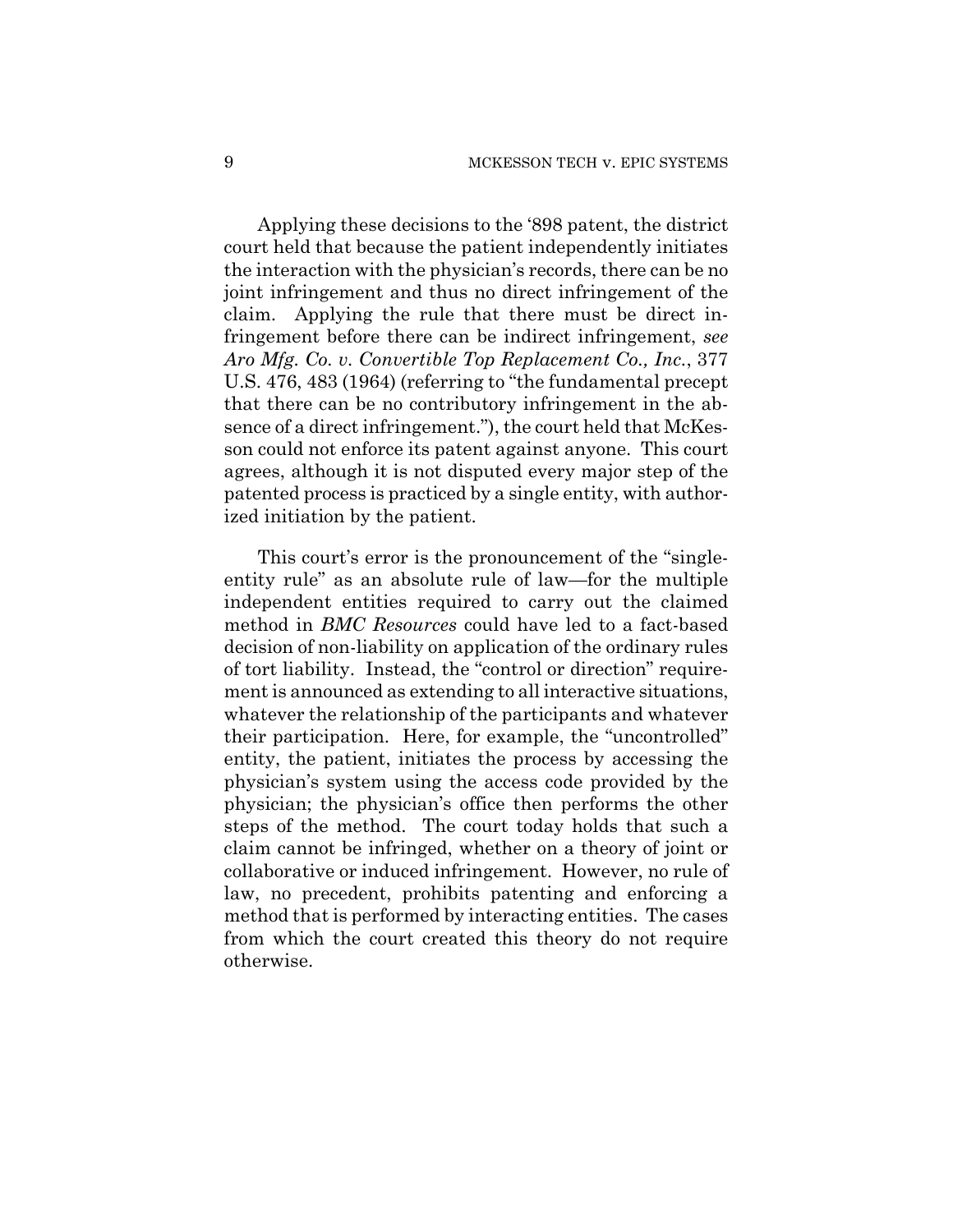Indeed, the cases cited for support in *BMC Resources* and *Muniauction* do not deal with the form of interactive situation to which they are now being applied. These cases include *Canton Bio-Med., Inc. v. Integrated Liner Technologies., Inc.*, 216 F.3d 1367, 1370 (Fed. Cir. 2000) (explaining that the "all-elements rule" of the doctrine of equivalents applies to method claims); *General Foods Corp. v. Studiengesellschaft Kohle mbH*, 972 F.2d 1272, 1274 (Fed. Cir. 1992) (explaining that "each claim is an entity which must be considered as a whole," and reversing invalidity of method claims for double patenting (emphases omitted)); *Joy Technologies, Inc. v. Flakt, Inc.*, 6 F.3d 770, 773 (Fed. Cir. 1993) ("[T]he sale of equipment to perform a process is not a sale of the process within the meaning of section 271(a)"); *Dynacore Holdings Corp. v. U.S. Philips Corp.*, 363 F.3d 1263, 1272 (Fed. Cir. 2004) ("Indirect infringement, whether inducement to infringe or contributory infringement, can only arise in the presence of direct infringement, though the direct infringer is typically someone other than the defendant accused of indirect infringement"); *NTP, Inc. v. Research in Motion*, 418 F.3d 1282, 1318 (Fed. Cir. 2005) ("[A] process cannot be used 'within' the United States as required by section 271(a) unless each of the steps is performed within this country"). I am surprised at my colleagues' holding that these cases require an absolute "single-entity rule" of infringement, for none of these cases turned on whether different entities independently or interactively perform different steps of a method claim.

My colleagues mention the *Aro* cases on contributory infringement as requiring that there can never be joint or collaborative infringement. That interpretation is inapt. In *Aro Manufacturing Co. v. Convertible Top Replacement Co., Inc.*, 365 U.S. 336 (1961) the Court held that car owners did not directly infringe claims directed to a convertible top when the car owners replaced the fabric. In *Aro Manufac-*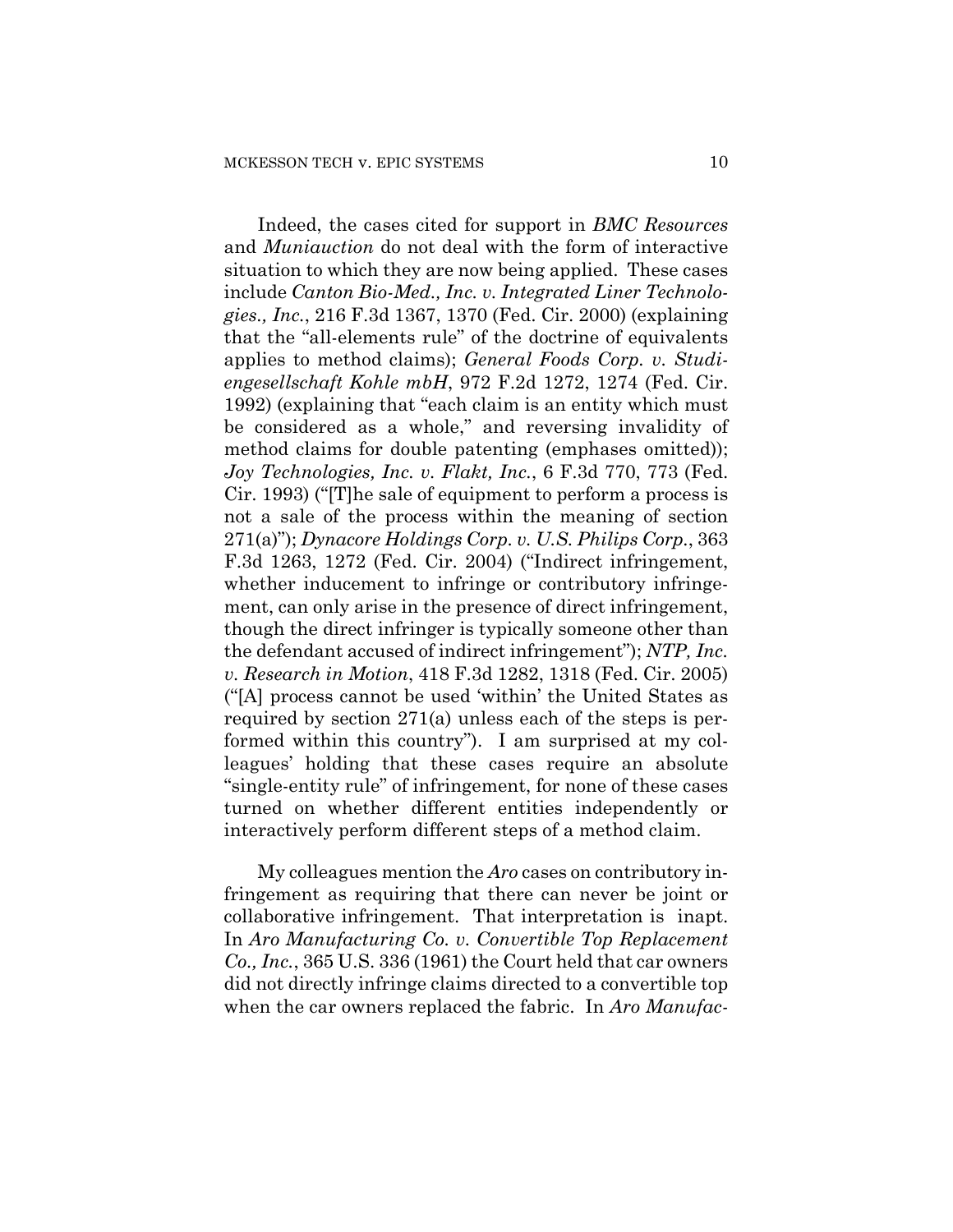*turing Co. v. Convertible Top Replacement Co., Inc.*, 377 U.S. 476 (1964), the Court drew upon common-law principles, not a new "rule of law," in stating that "a contributory infringer is a species of joint-tortfeasor, who is held liable because he has contributed with another to the causing of a single harm to the plaintiff." *Id.* at 500. There was no issue of single entities or of control or direction. Earlier cases recognized the tortious nature of infringement, and the foundation of tort remedy. *See*, *e.g.*, *Carbice Corp. of Am. v. Am. Patents Dev. Corp.*, 283 U.S. 27, 33 (1931) ("Infringement, whether direct or contributory, is essentially a tort, and implies invasion of some right of the patentee."); *Dowagiac Mfg. Co. v. Minnesota Moline Plow Co.*, 235 U.S. 641, 648 (1915) ("[T]he exclusive right conferred by the patent was property, and the infringement was a tortious taking of a part of that property.").

The complainant here is not attempting to sue all patients and physicians who use the patented system, but is seeking to enforce the patent against the purveyor of the system, on a theory of inducement to infringe. The patentee's position is that the patent is directly infringed jointly, and that the purveyor of the claimed method thereby induces direct infringement. The common-law concept of joint tortfeasor has long been established in the patent arena and in its application the cases have turned on their particular facts, not on some indefeasible "single entity" bar created as a new rule of law. Questions of joint liability turned on participation, collaboration, or other relevant facts, as courts applied the experience of the common law in a variety of factual situations. The state of the law of joint infringement was summarized in a jury instruction in *On Demand Machine Co. v. Ingram Industries, Inc.,* 442 F.3d 1331 (Fed. Cir. 2006), as follows: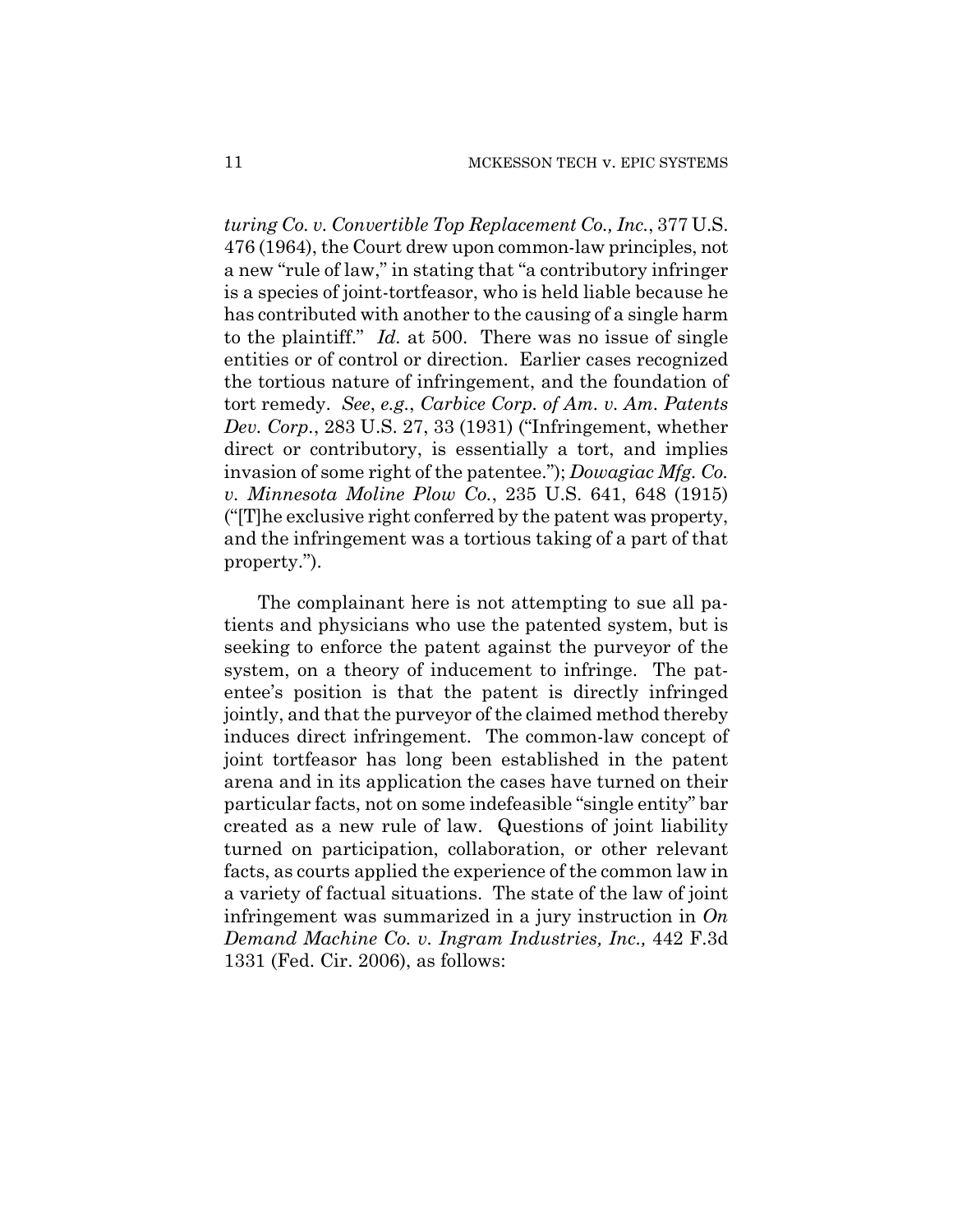It is not necessary for the acts that constitute infringement to be performed by one person or entity. When infringement results from the participation and combined action(s) of more than one person or entity, they are all joint infringers and jointly liable for patent infringement. Infringement of a patented process or method cannot be avoided by having another perform one step of the process or method. Where the infringement is the result of the participation and combined action(s) of one or more persons or entities, they are joint infringers and are jointly liable for the infringement.

442 F.3d at 1344-45. This court stated that "[w]e discern no flaw in this instruction as a statement of law," although the court concluded as to that case that "no reasonable jury could find infringement, on the correct claim construction." *Id.* at 1345.

The present disregard of precedent is reflected in another recent decision, where the court held that when the two entities "formed a strategic partnership, enabled [nonetheless] their two programs to work together, and collaborated to sell the two programs as a unit," there could be no infringement of the asserted method claims, as a matter of law. *Golden Hour Data Sys., Inc. v. emCharts, Inc.*, 614 F.3d 1367, 1371 (Fed. Cir. 2010). The court, reversing the jury verdict, found that "the evidence of control or direction was insufficient as a matter of law to uphold a finding of joint infringement." *Id.* at 1380.

Other recent rulings of this court are inconsistent. In *Cross Medical Products v. Medtronic Sofamor Danek*, 424 F.3d 1293 (Fed. Cir. 2005) the apparatus claim required that an orthopedic implant is in contact with bone inside the body; the court held that the implant before installation did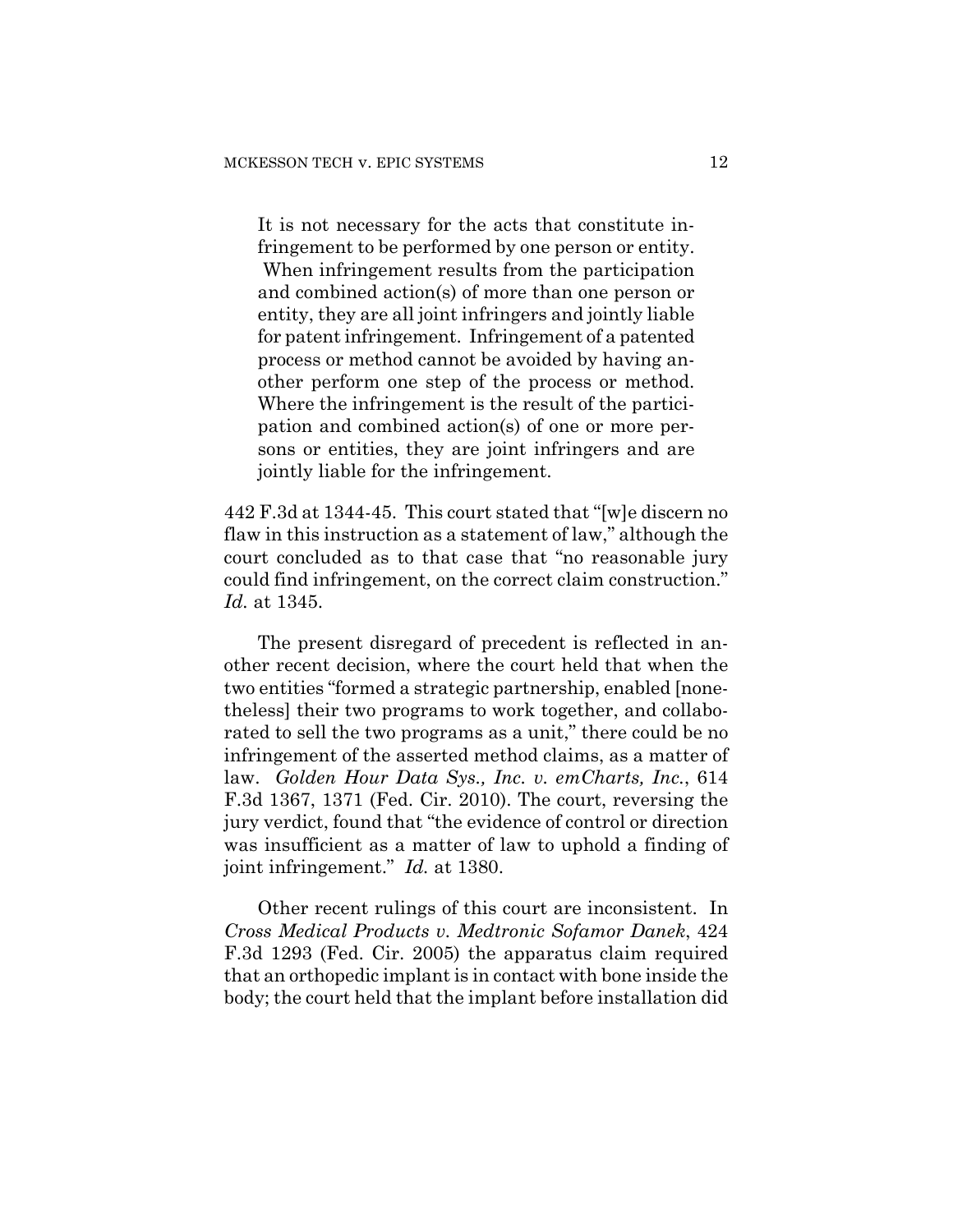not directly infringe the apparatus claim, and that the implant provider's liability for direct infringement could not turn on the act of a surgeon installing the implant as directed, because the surgeon was not an agent of the provider; nonetheless, this court remanded for determination of whether the provider was liable for indirect infringement. In *Fantasy Sports Properties v. Sportsline.com, Inc.*, 287 F.3d 1108 (Fed. Cir. 2002) the claim was for a computersimulated football game with certain features; the district court held that a defendant-vendor of the software/game could not be liable for contributory infringement because the plaintiff-patentee did not prove that any users operated the software in an infringing manner. However, in contrast with the present holding, the court left open the possibility that the vendor was liable for direct infringement, rejecting the vendor's argument that it could not be liable for direct infringement because the software was operated by users on their own computers, outside of the control and direction of the vendor. The court held that "[t]he users of the [accused] product therefore access the necessary software to play fantasy football at [the vendor's] server on the Internet, and thus that software is maintained and controlled by [the vendor]." *Id.* at 1119.

Again in contrast with these principles, in *Akamai Technologies, Inc. v. Limelight Networks, Inc.*, 629 F.3d 1311 (Fed. Cir. 2010), a panel of the court proposed to promote a version of these aberrant holdings to "Federal Circuit law," stating:

This court therefore holds as a matter of Federal Circuit law that there can only be joint infringement when there is an agency relationship between the parties who perform the method steps or when one party is contractually obligated to the other to perform the steps.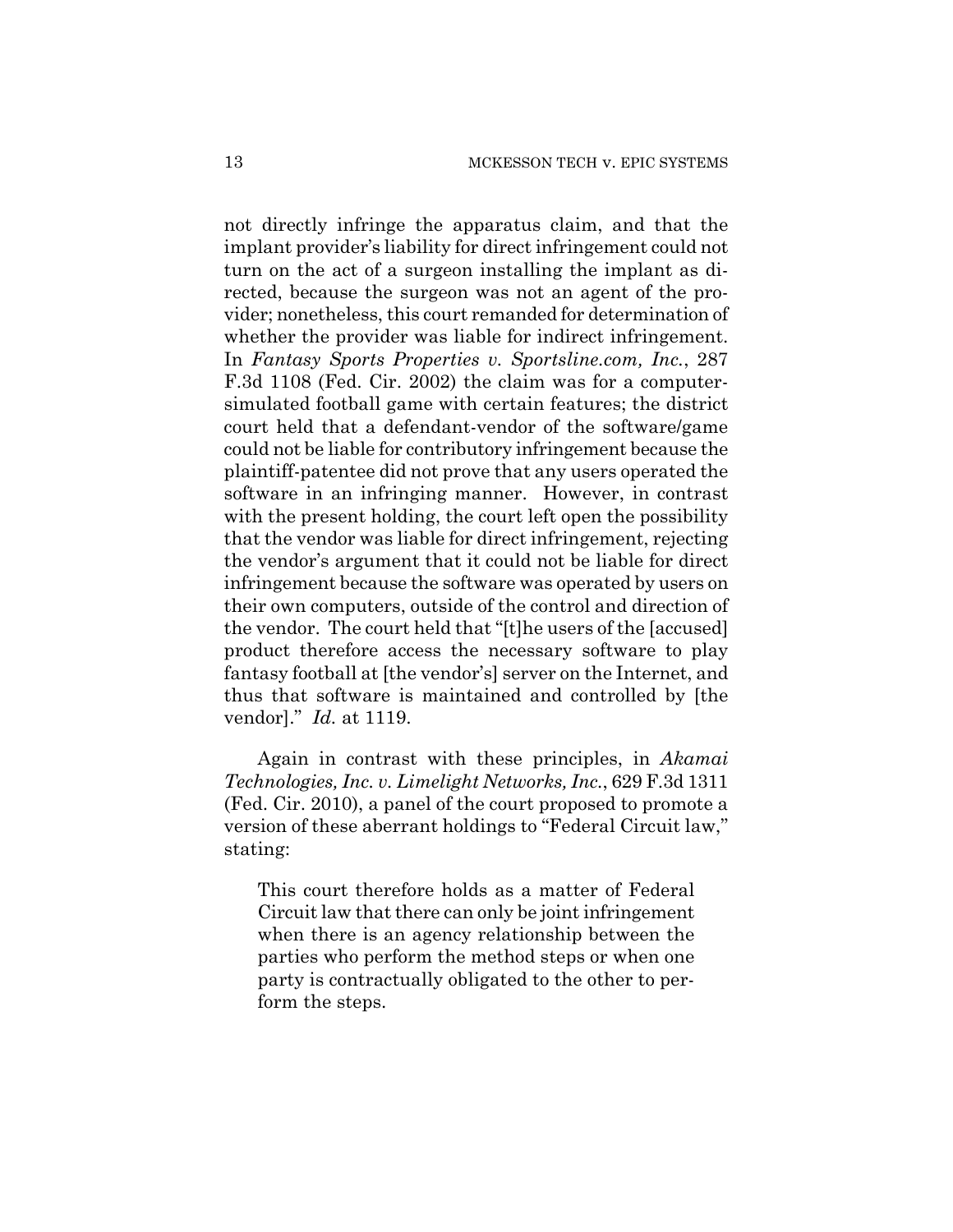629 F.3d at 1320. However, if this change of law is to be "a matter of Federal Circuit law," conflicting holdings must be overturned en banc, not by a three-judge panel. In confusing contrast, in *Centillion Data Systems, LLC v. Qwest Communications International, Inc.*, 631 F.3d 1279 (Fed. Cir. 2011), a panel of this court, citing *NTP, Inc. v. Research in Motion, Ltd.*, 418 F.3d 1282 (Fed. Cir. 2005), held that, unlike a claim to an interactive "method," direct infringement of a claim to an interactive "system," wherein elements of the system are physically controlled by different entities such as an independent "user," is not subject to a "single-entity rule":

By causing the system as a whole to perform this processing and obtaining the benefit of the result, the customer has 'used' the system under §271(a). It makes no difference that the back-end processing is physically possessed by [the defendant]. The customer is a single 'user' of the system and because there is a single user, there is no need for the vicarious liability analysis from *BMC* or *Cross Medical*.

631 F.3d at 1285. And in *Uniloc USA, Inc. v. Microsoft Corp.*, 632 F.3d 1292 (Fed. Cir. 2011) this court wrote "[t]hat other parties are necessary to complete the environment in which the claimed element functions does not necessarily divide the infringement between the necessary parties." 632 F.3d at 1309. The panel majority's ruling today further adds to the confusion of "use" of interactive inventions, as the panel majority holds that an interactive "method" is only used when a single entity performs or controls or directs every step of the claimed method, even if, as here, a single entity "cause[s] the [process] as a whole to perform ... and obtain[s] the benefit of the result." *Centillion*, 631 F.3d at 1285. As "Congress did not use technical or occult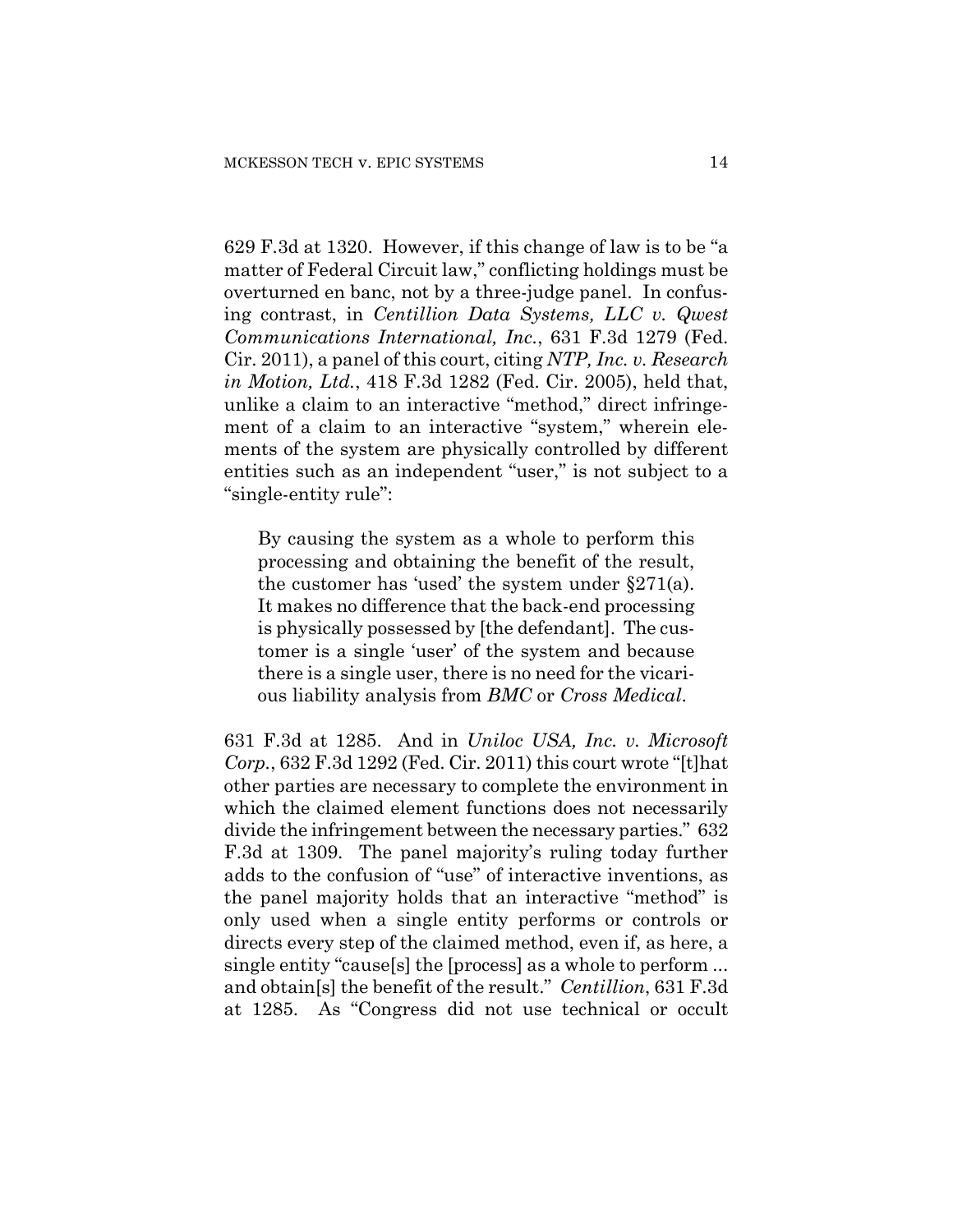phrases" in "defining the extent of the rights and privileges secured to the patentee," *Bauer & Cie v. O'Donnell*, 229 U.S. 1, 11 (1913), we too should avoid "technical or occult" interpretations of §271(a). Panels of this court distinguishing between practice of an element of a system, and practice of an element of a method, does not add clarity or predictability to patent law.

Earlier cases applied the law of infringement as a straightforward matter of tortious responsibility. For example, in *Fromson v. Advance Offset Plate, Inc.*, 720 F.2d 1565 (Fed. Cir. 1985), the court held that contributory infringement was possible when a step of a method claim was practiced by the customer, and explained that "because [the manufacturer's] customers, not [the manufacturer], applied the diazo coating, [the manufacturer] cannot be liable for direct infringement with respect to those plates but could be liable for contributory infringement." *Id.* at 1568. This has been the law. It has never had en banc reversal.

## II

#### THE MCKESSON CLAIMS

McKesson argues that there is joint infringement even on the "control or direction" theory, stating that the healthcare provider does exercise control or direction of the use of the MyChart system by patients. McKesson states that:

Before patients can even use MyChart, healthcare providers enter into a broader doctor-patient relationship, enroll patients in the program, and create personalized webpages for the patients, in order to facilitate the healthcare providers' provision of services to patients. Only enrolled patients with usernames and passwords may access their personalized webpages created by the healthcare providers,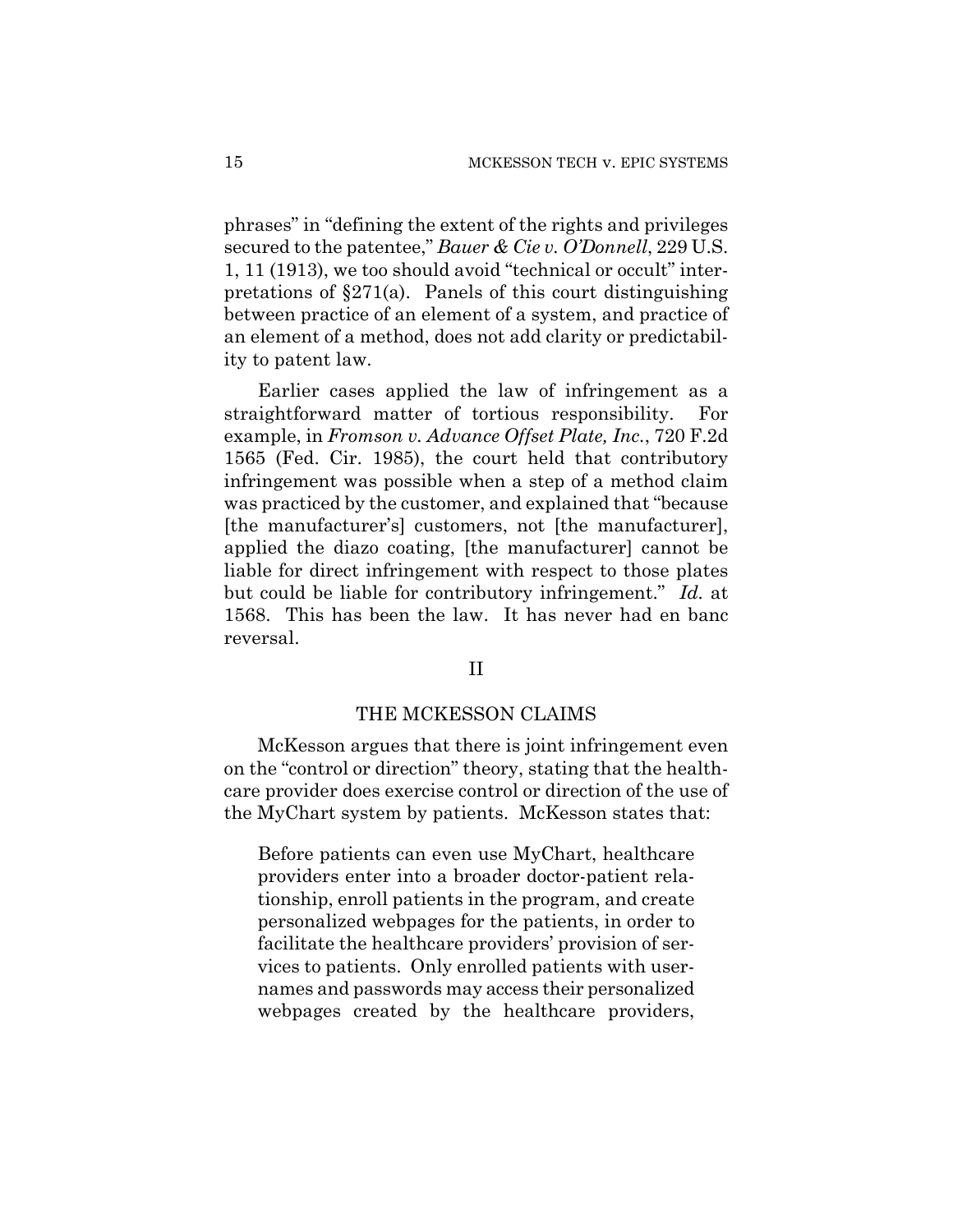which are linked to medical records created by providers for each patient. Patients enter into a contractual agreement covering their use of MyChart. The healthcare providers provide instructions on every aspect of using the webpages. They can end a patient's use of the system at any time. And they even formulate some communications for patients.

McKesson Br. 16-17 (internal citations omitted). My colleagues deem this relationship irrelevant, ruling that it is the patient's choice whether to initiate a communication, and use of the system is not required by the physician.

McKesson argues that the doctor-patient relationship is far from the "arms-length cooperation" that was held inadequate to provide joint infringement in *Muniauction* or in *BMC Resources*, and that the control-or-direction test must be read in light of general principles of tort liability, citing Restatement Second of Torts §875 ("Each of two or more persons whose tortious conduct is a legal cause of a single and indivisible harm to the injured party is subject to liability to the injured party for the entire harm."); §876(a) ("For harm resulting to a third person from the tortious conduct of another, one is subject to liability if he does a tortious act in concert with the other or pursuant to a common design with him");  $§877(c)$  ("For harm resulting to a third person from the tortious conduct of another, one is subject to liability if he permits the other to act upon his premises or with his instrumentalities, knowing or having reason to know that the other is acting or will act tortuously").

No patent principle or public policy, and no statutory requirement, warrants departure from these common law principles. *See PharmaStem Therapeutics, Inc. v. ViaCell, Inc.*, 491 F.3d 1342, 1358 (Fed. Cir. 2007) ("The 1952 Act did not make a substantive change in the law of contributory